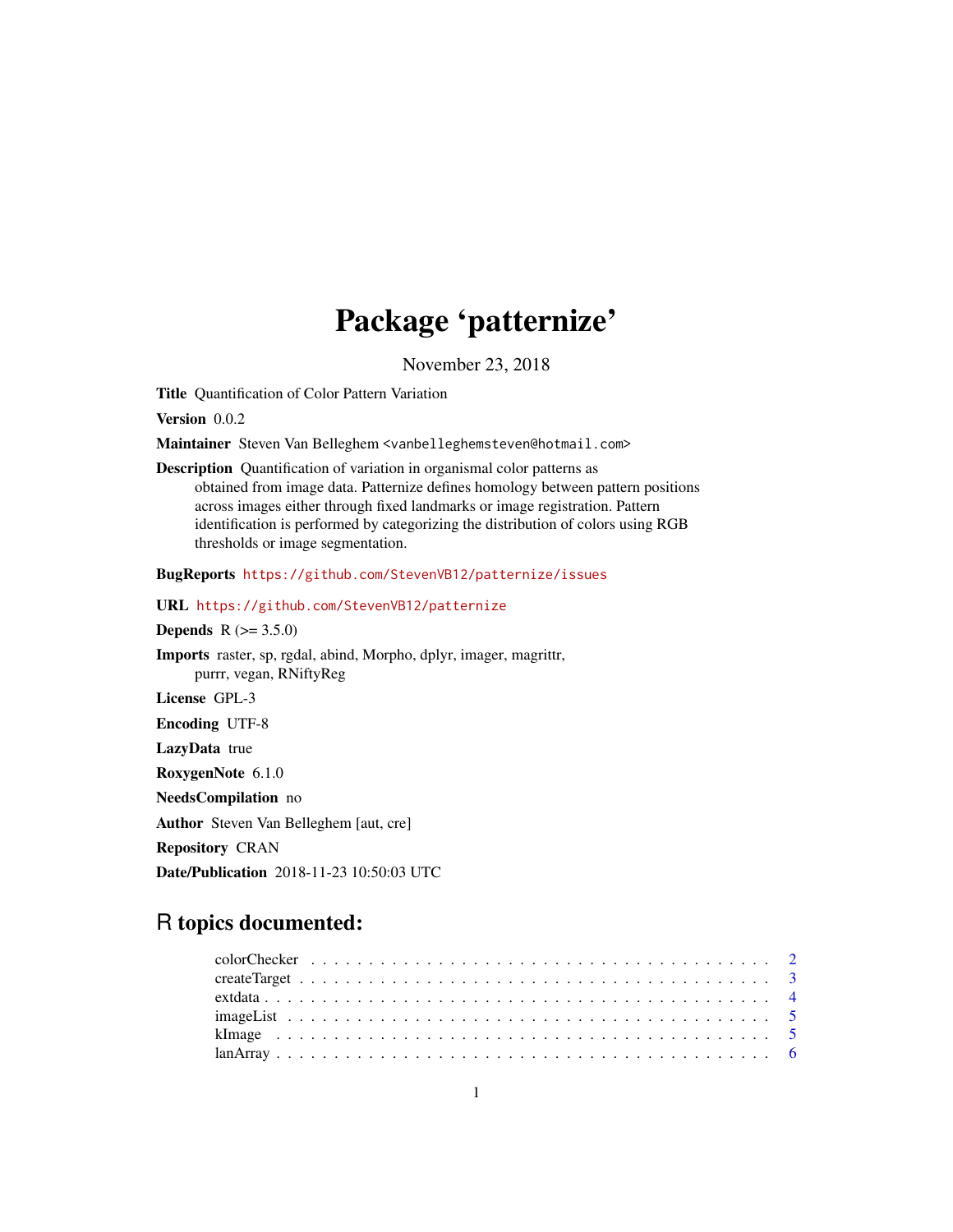<span id="page-1-0"></span>

|       | 8  |
|-------|----|
|       |    |
|       |    |
|       |    |
|       |    |
|       |    |
|       |    |
|       |    |
|       |    |
|       |    |
|       |    |
|       |    |
|       |    |
|       |    |
|       |    |
|       |    |
|       | 32 |
|       |    |
|       | 33 |
|       |    |
|       |    |
| Index | 36 |

colorChecker *Calibrate images using ColorChecker.*

# Description

Calibrate images using ColorChecker.

# Usage

```
colorChecker(IDlist, prepath = NULL, extension = NULL,
  patchSize = 0.6)
```

| IDlist    | List of sample IDs.                                                                               |
|-----------|---------------------------------------------------------------------------------------------------|
| prepath   | Prepath (default $=$ NULL).                                                                       |
| extension | Extension (default $=$ NULL).                                                                     |
| patchSize | Proportion of ColorChecker patch that will be used for observed RGB values<br>$(detault = NULL).$ |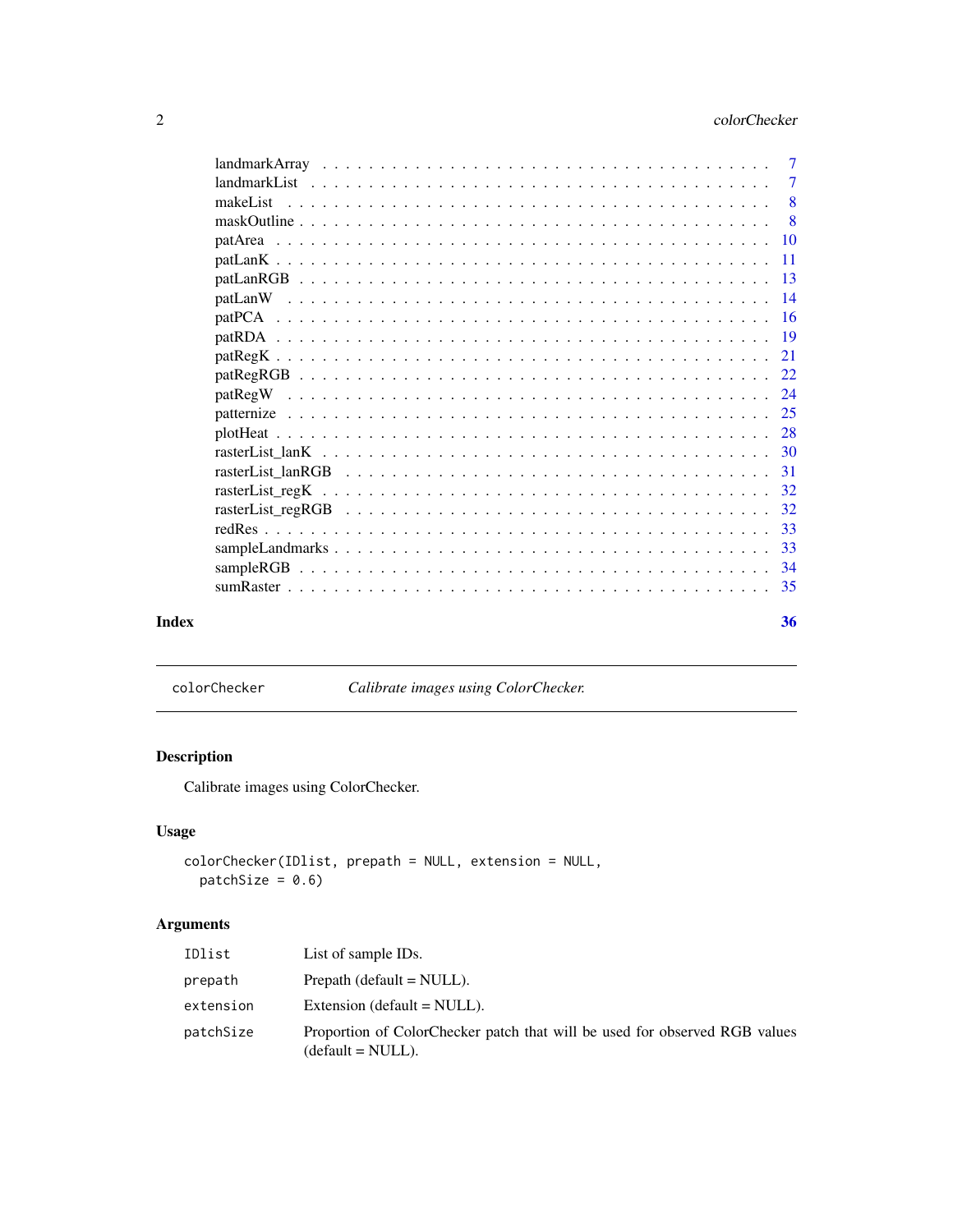# <span id="page-2-0"></span>createTarget 3

# Value

Calibrated image(s) ('filename\_calibrated.jpg')

createTarget *Create a target image (RasterStack) from a polygon.*

# Description

Create a target image (RasterStack) from a polygon.

#### Usage

```
createTarget(outline, image, res = 300, colorFill = "black",
 colorBG = "white", sigma = 10, plot = FALSE)
```
# Arguments

| outline   | xy coordinates that define outline.                                                                                             |
|-----------|---------------------------------------------------------------------------------------------------------------------------------|
| image     | Image imported as RasterStack used in the analysis. This is used to extract the<br>extent and dimensions for the raster layers. |
| res       | Resolution for RasterStack (default = $300$ ).                                                                                  |
| colorFill | Color for the fill of the polygon (default $=$ 'black').                                                                        |
| colorBG   | Color for the background (default $=$ 'white').                                                                                 |
| sigma     | Size of sigma for Gaussian blurring (default $= 10$ ).                                                                          |
| plot      | Whether to plot the created target image (default $=$ FALSE).                                                                   |

# Value

RasterStack

```
## Not run:
outline_BC0077 <- read.table(paste(system.file("extdata", package = 'patternize'),
'/BC0077_outline.txt', sep=''), header = FALSE)
data(imageList)
target <- createTarget(outline_BC0077, imageList[[1]], plot = TRUE)
## End(Not run)
```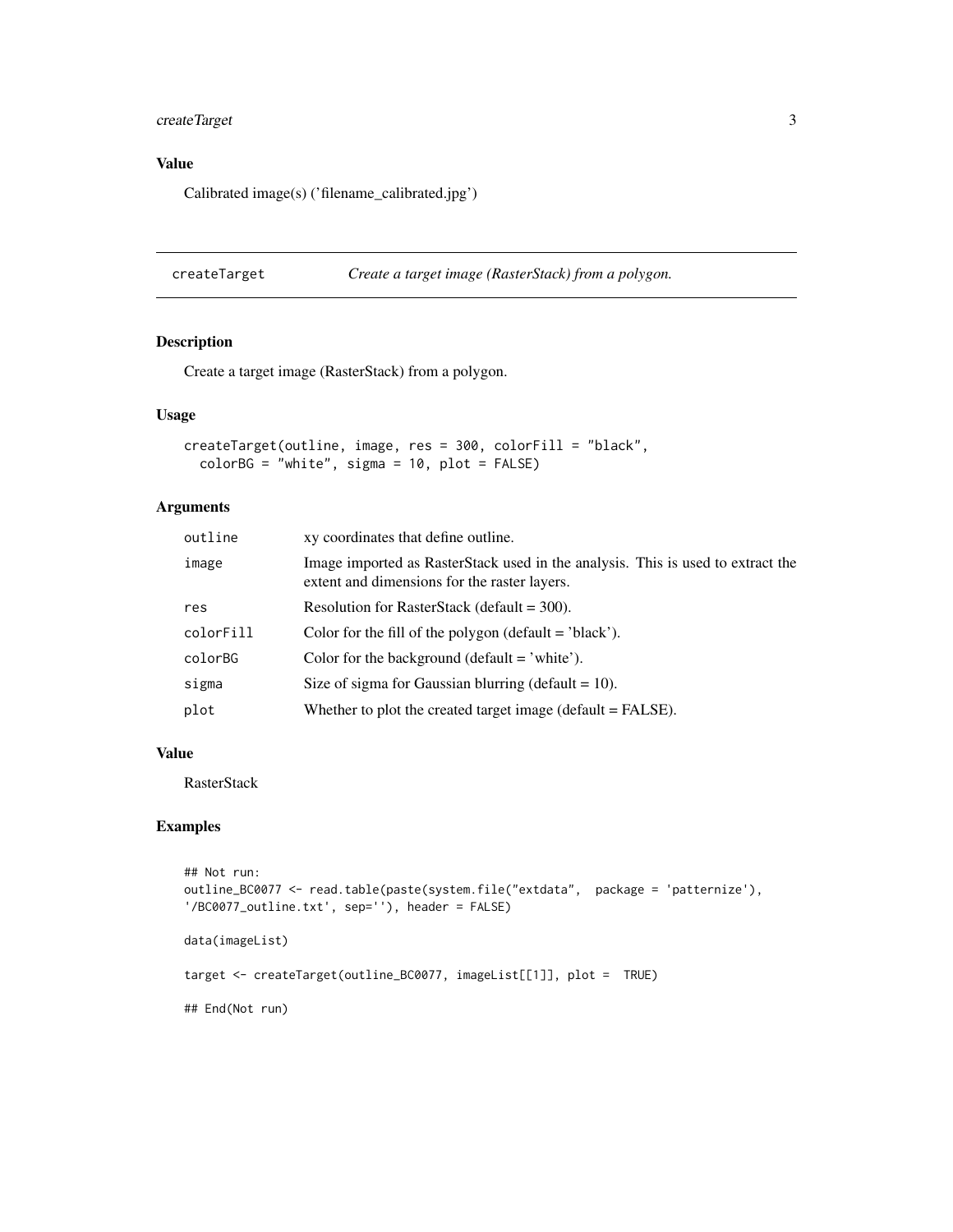<span id="page-3-0"></span>

## Description

Raw image, landmark and cartoon data of Heliconius erato hydara wings.

#### Format

Raw JPG images, landmark and cartoon data.

BC0077.JPG jpeg image BC0071.JPG jpeg image BC0050.JPG jpeg image BC0049.JPG jpeg image BC0004.JPG jpeg image BC0077\_landmarks\_LFW.Txt xy landmark coordinates BC0071\_landmarks\_LFW.Txt xy landmark coordinates BC0050\_landmarks\_LFW.Txt xy landmark coordinates BC0049\_landmarks\_LFW.Txt\_xy landmark coordinates BC0004\_landmarks\_LFW.Txt xy landmark coordinates BC0077\_outline.txt xy outline coordinates BC0077\_vein1.txt xy vein coordinates BC0077\_vein2.txt xy vein coordinates BC0077\_vein3.txt xy vein coordinates BC0077\_vein4.txt xy vein coordinates BC0077\_vein5.txt xy vein coordinates BC0077\_vein6.txt xy vein coordinates BC0077\_vein7.txt xy vein coordinates BC0077\_vein8.txt xy vein coordinates BC0077\_vein9.txt xy vein coordinates BC0077\_vein10.txt xy vein coordinates BC0077\_vein11.txt xy vein coordinates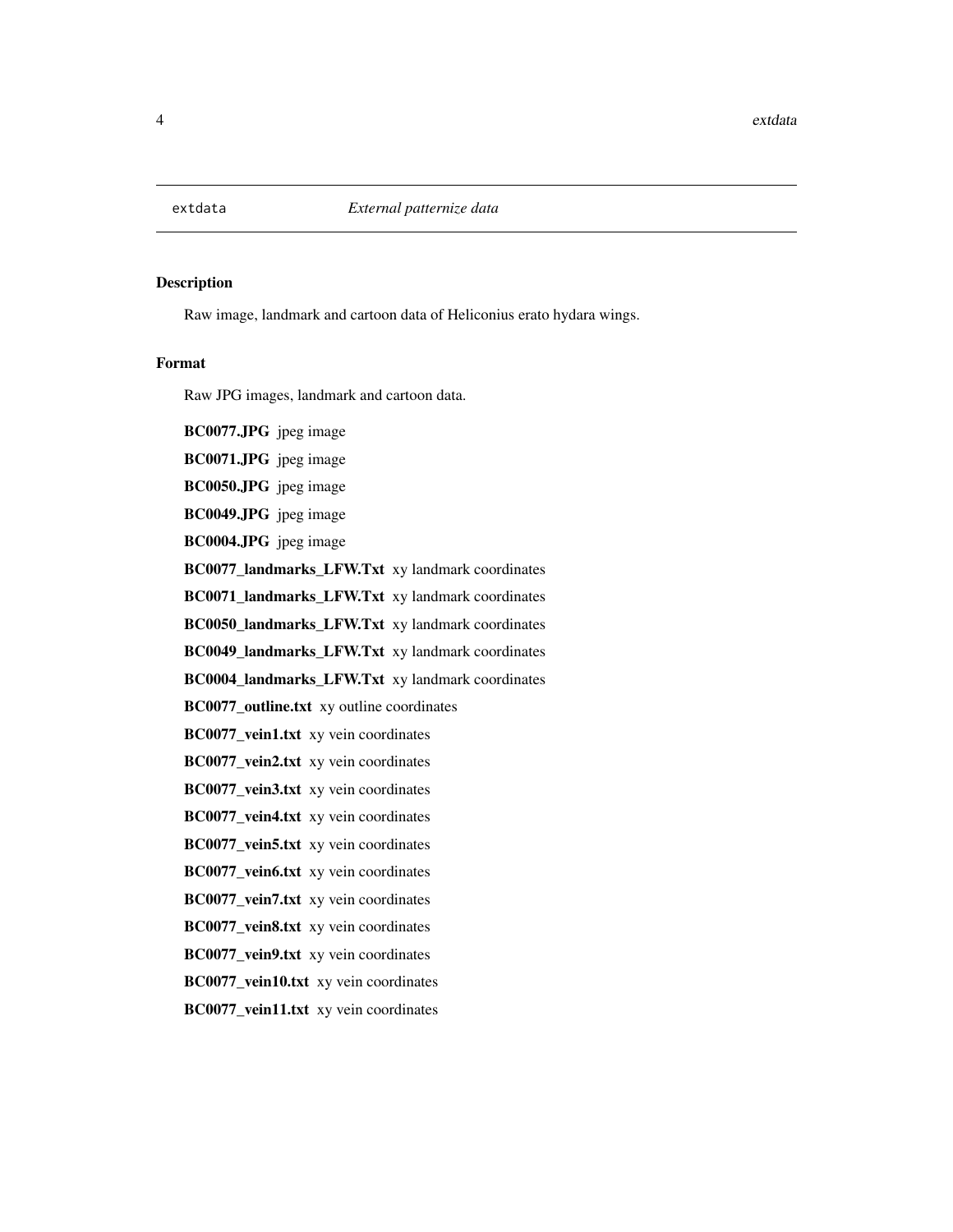<span id="page-4-0"></span>imageList *imageList*

# Description

List of RasterStacks as returned by makeList.

#### Usage

imageList

### Format

A list of 5 RasterStack objects of Heliconius erato hydara dorsal forewings.

#### Examples

```
## Not run:
data(imageList)
summary(imageList)
```
## End(Not run)

kImage [kmeans](#page-0-0) *clustering of image imported as a RasterStack. This function is used by* patLanK *and* patRegK*.*

### Description

[kmeans](#page-0-0) clustering of image imported as a RasterStack. This function is used by patLanK and patRegK.

#### Usage

```
kImage(image, k = 5, startCenter = NULL)
```
# Arguments

| image       | Image imported as a RasterStack for k-means clustering.                          |
|-------------|----------------------------------------------------------------------------------|
|             | Integer for number of k-means clusters (default $= 3$ ).                         |
| startCenter | A matrix of cluster centres to start k-means clustering from (default $=$ NULL). |

# Value

List including the k-means clustered RasterSatck returned as an array and object of class "kmeans".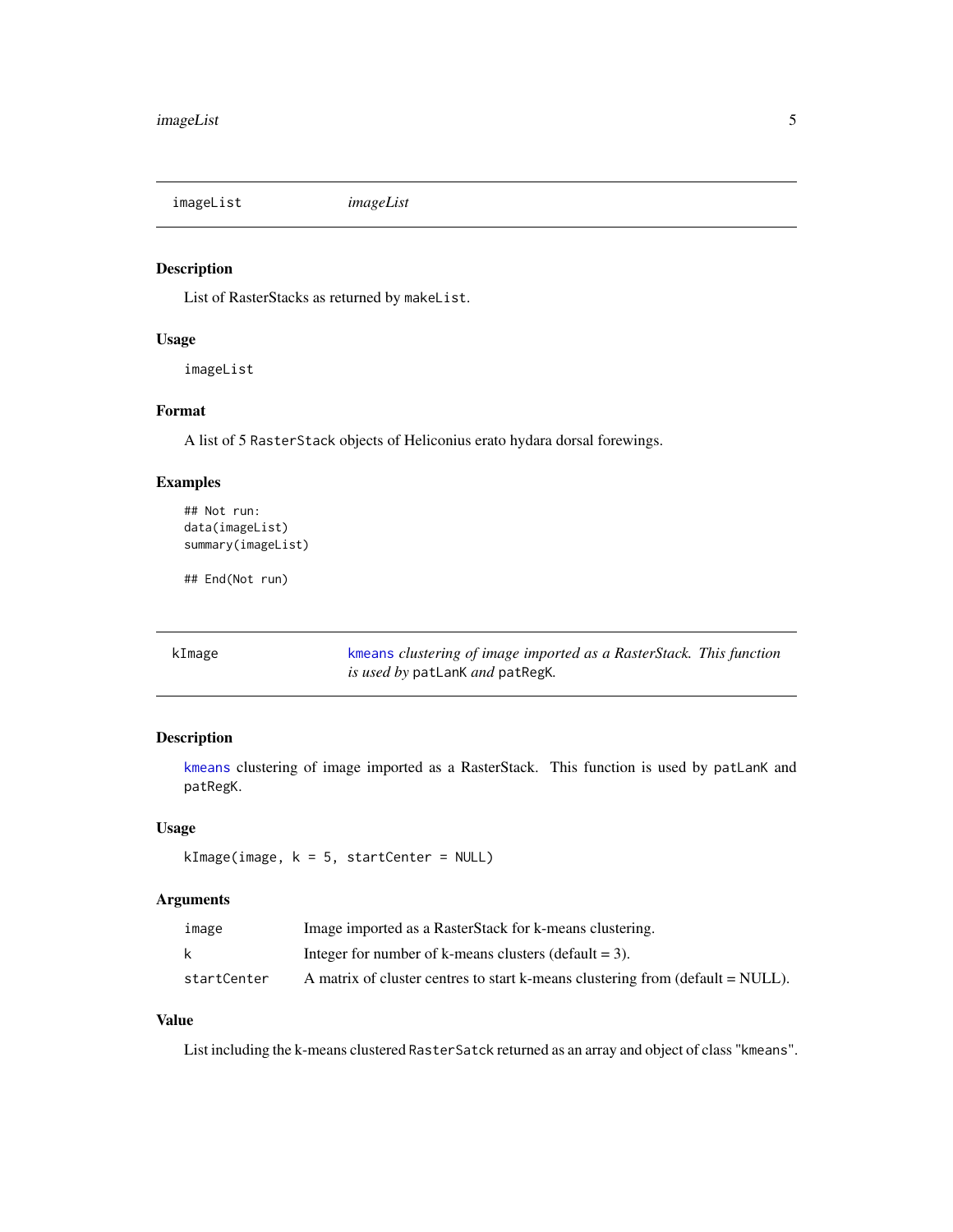## Examples

```
image <- raster::stack(system.file("extdata", "BC0077.jpg", package = "patternize"))
out <- kImage(image, 6)
```
lanArray *Build landmark array for* [Morpho](#page-0-0)*.*

# Description

Build landmark array for [Morpho](#page-0-0).

# Usage

```
lanArray(sampleList, adjustCoords = FALSE, imageList = NULL)
```
#### Arguments

| sampleList   | List of landmark matrices as returned by makelist.                                                            |
|--------------|---------------------------------------------------------------------------------------------------------------|
| adjustCoords | Adjust landmark coordinates in case they are reversed compared to pixel coor-<br>$dinates (default = FALSE).$ |
| imageList    | List of RasterStacks as returned by makelist should be given when adjust Coords = TRUE.                       |

# Value

X x Y x n array, where X and Y define the coordinates of the landmark points and n is the sample size.

```
IDlist <- c('BC0077','BC0071','BC0050','BC0049','BC0004')
prepath <- system.file("extdata", package = 'patternize')
extension <- '_landmarks_LFW.txt'
landmarkList <- makeList(IDlist, 'landmark', prepath, extension)
landmarkArray <- lanArray(landmarkList)
```
<span id="page-5-0"></span>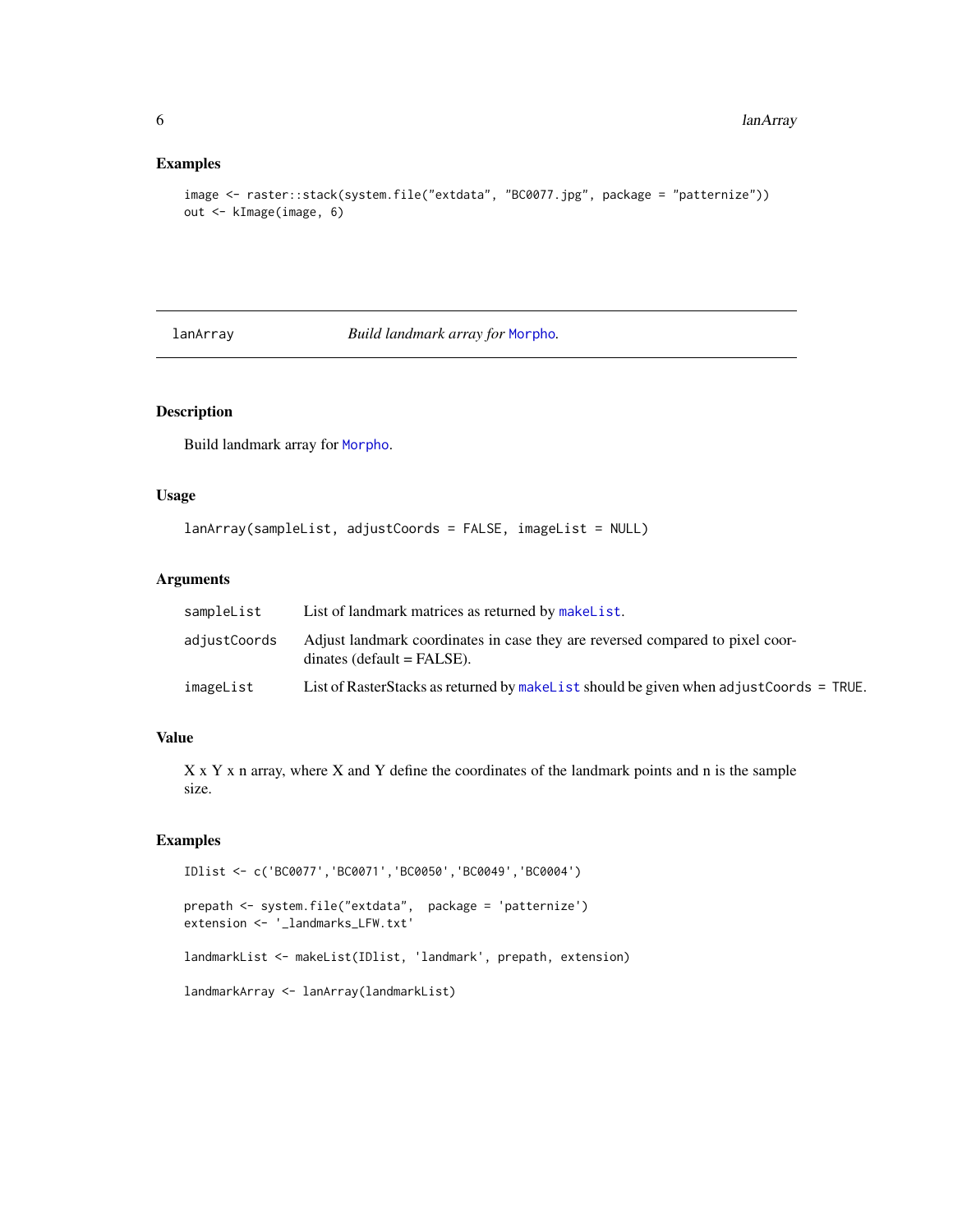<span id="page-6-0"></span>landmarkArray *landmarkArray*

# Description

Array of landmarks as returned by lanArray and used by link[Morpho]{procsym}.

# Usage

landmarkArray

# Format

An array of landmarks for 5 Heliconius erato hydara dorsal forewings.

# Examples

```
## Not run:
data(landmarkArray)
summary(landmarkArray)
```
## End(Not run)

landmarkList *landmarkList*

# Description

List of landmarks as returned by makeList.

# Usage

landmarkList

# Format

A list of landmarks for 5 Heliconius erato hydara dorsal forewings.

### Examples

```
## Not run:
data(landmarkList)
summary(landmarkList)
```
## End(Not run)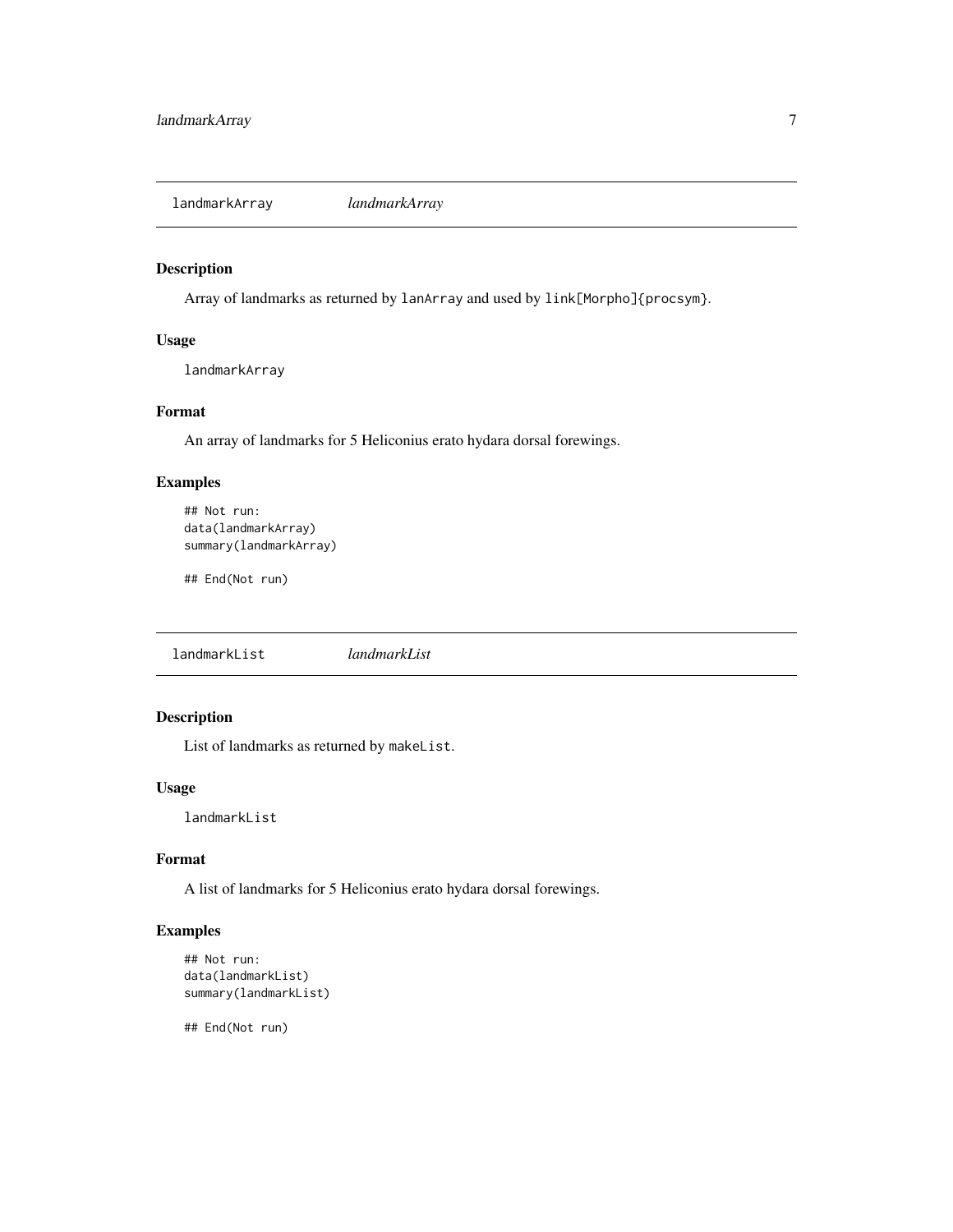<span id="page-7-1"></span><span id="page-7-0"></span>

# Description

Build list of landmarks or RasterStacks from images using filepath and file extension.

#### Usage

```
makeList(IDlist, type, prepath = NULL, extension = NULL)
```
# Arguments

| IDlist    | List of sample IDs.                                           |
|-----------|---------------------------------------------------------------|
| type      | 'landmark' or 'image' depending on what type of list to make. |
| prepath   | Prepath (default $=$ NULL).                                   |
| extension | Extension (default $=$ NULL).                                 |

### Value

Landmark or RasterStack list.

# Examples

```
IDlist <- c('BC0077','BC0071','BC0050','BC0049','BC0004')
prepath <- system.file("extdata", package = 'patternize')
extension <- '_landmarks_LFW.txt'
landmarkList <- makeList(IDlist, 'landmark', prepath, extension)
extension <- '.jpg'
imageList <- makeList(IDlist, 'image', prepath, extension)
```
maskOutline *Intersects a RasterStack with an outline. Everything outside of the outline will be removed from the raster.*

#### Description

Intersects a RasterStack with an outline. Everything outside of the outline will be removed from the raster.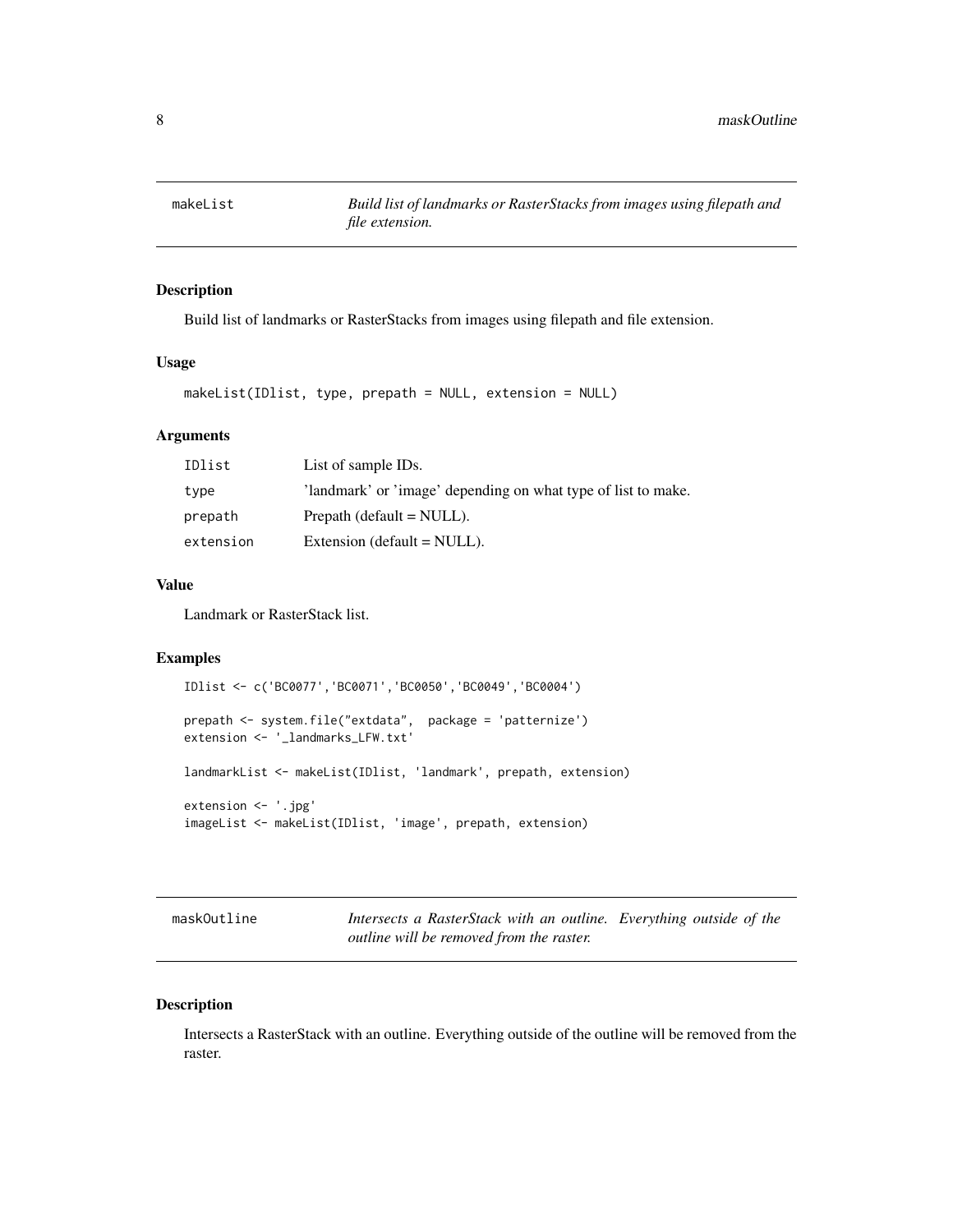# <span id="page-8-0"></span>maskOutline 9

# Usage

```
maskOutline(RasterStack, outline, refShape, landList = NULL,
  adjustCoords = FALSE, cartoonID = NULL, IDlist = NULL,
  crop = c(0, 0, 0, 0), flipRaster = NULL, flipOutline = NULL,
  imageList = NULL, maskColor = 0)
```
# Arguments

| RasterStack  | RasterStack to be masked.                                                                                                                                                                                              |
|--------------|------------------------------------------------------------------------------------------------------------------------------------------------------------------------------------------------------------------------|
| outline      | xy coordinates that define outline.                                                                                                                                                                                    |
| refShape     | This can be 'target' in case the reference shape is a single sample (for registration<br>analysis) or 'mean' if the images were transformed to a mean shape (only for<br>meanshape when using landmark transformation) |
| landList     | Landmark list to be given when type $=$ 'mean'.                                                                                                                                                                        |
| adjustCoords | Adjust landmark coordinates in case they are reversed compared to pixel coor-<br>$dinates (default = FALSE).$                                                                                                          |
| cartoonID    | ID of the sample for which the cartoon was drawn. Only has to be given when<br>refShape is 'mean'.                                                                                                                     |
| IDlist       | List of sample IDs should be specified when refShape is 'mean'.                                                                                                                                                        |
| crop         | Vector $c(xmin, xmax, ymin, ymax)$ that specifies the pixel coordinates to crop<br>the original image used in landmark or registration analysis.                                                                       |
| flipRaster   | Whether to flip raster along xy axis (in case there is an inconsistency between<br>raster and outline coordinates).                                                                                                    |
| flipOutline  | Whether to flip plot along x, y or xy axis.                                                                                                                                                                            |
| imageList    | List of image as obtained from makelist should be given if one wants to flip<br>the outline or adjust landmark coordinates.                                                                                            |
| maskColor    | Color the masked area gets. Set to 0 for black (default) or 255 for white.                                                                                                                                             |

```
## Not run:
data(imageList)
outline_BC0077 <- read.table(paste(system.file("extdata", package = 'patternize'),
'/BC0077_outline.txt', sep=''), header = FALSE)
masked <- maskOutline(imageList[[1]], outline_BC0077, refShape = 'target', flipOutline = 'y')
## End(Not run)
```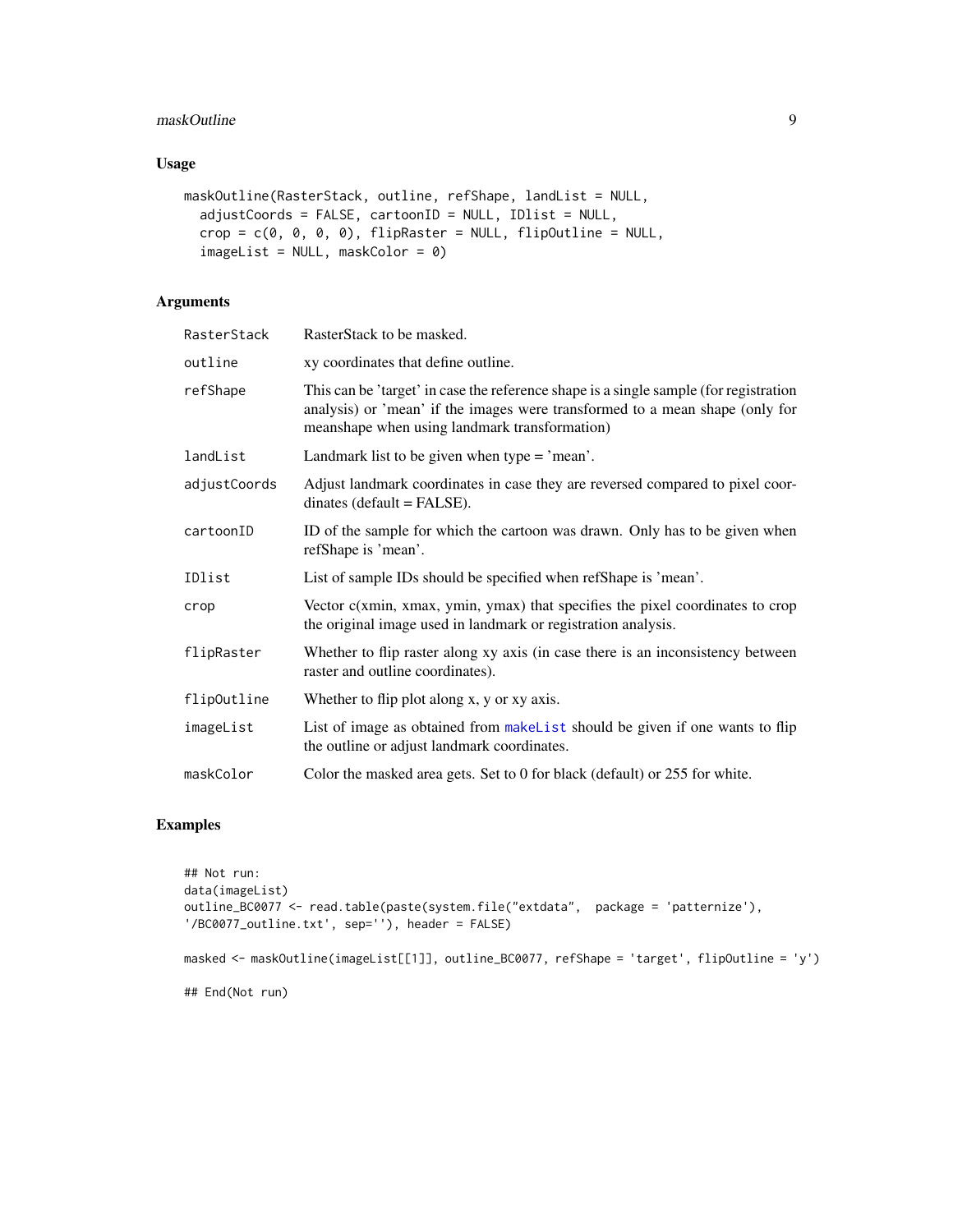<span id="page-9-0"></span>10 patArea

patArea *This fucntion calculates the area in which the color pattern is expressed in each sample as the relative proportion using the provided outline of the considered trait or structure.*

# Description

This fucntion calculates the area in which the color pattern is expressed in each sample as the relative proportion using the provided outline of the considered trait or structure.

# Usage

```
patArea(rList, IDlist, refShape, type, outline = NULL, landList = NULL,
  adjustCoordinates = FALSE, cartoonID = NULL, crop = c(0, 0, 0, 0),flipRaster = NULL, flipOutline = NULL, imageList = NULL)
```
# Arguments

| rList        | List of RasterLayers as obtained from the main patternize functions.                                                                                                                            |
|--------------|-------------------------------------------------------------------------------------------------------------------------------------------------------------------------------------------------|
| IDlist       | List of sample IDs.                                                                                                                                                                             |
| refShape     | This can be 'target' in case the reference shape is a single sample (for registra-<br>tion analysis) or 'mean' if the images were transformed to a mean shape using<br>landmark transformation. |
| type         | Type of rasterlist; 'RGB' or 'k' (result from RGB or k-means analysis, respec-<br>tively).                                                                                                      |
| outline      | xy coordinates that define outline.                                                                                                                                                             |
| landList     | Landmark list as returned by makelist.                                                                                                                                                          |
| adjustCoords | Adjust landmark coordinates in case they are reversed compared to pixel coor-<br>$dinates (default = FALSE).$                                                                                   |
| cartoonID    | ID of the sample for which the cartoon was drawn.                                                                                                                                               |
| crop         | Vector $c(xmin, xmax, ymin, ymax)$ that specifies the pixel coordinates to crop<br>the original image used in landmark or registration analysis.                                                |
| flipRaster   | Whether to flip raster along xy axis (in case there is an inconsistency between<br>raster and outline coordinates).                                                                             |
| flip0utline  | Whether to flip plot along x, y or xy axis.                                                                                                                                                     |
| imageList    | List of images as obtained from makelist should be given if one wants to flip<br>the outline or adjust landmark coordinates.                                                                    |

# Value

Table or list of tables with sample IDs and relative area of color pattern or kmeans cluster.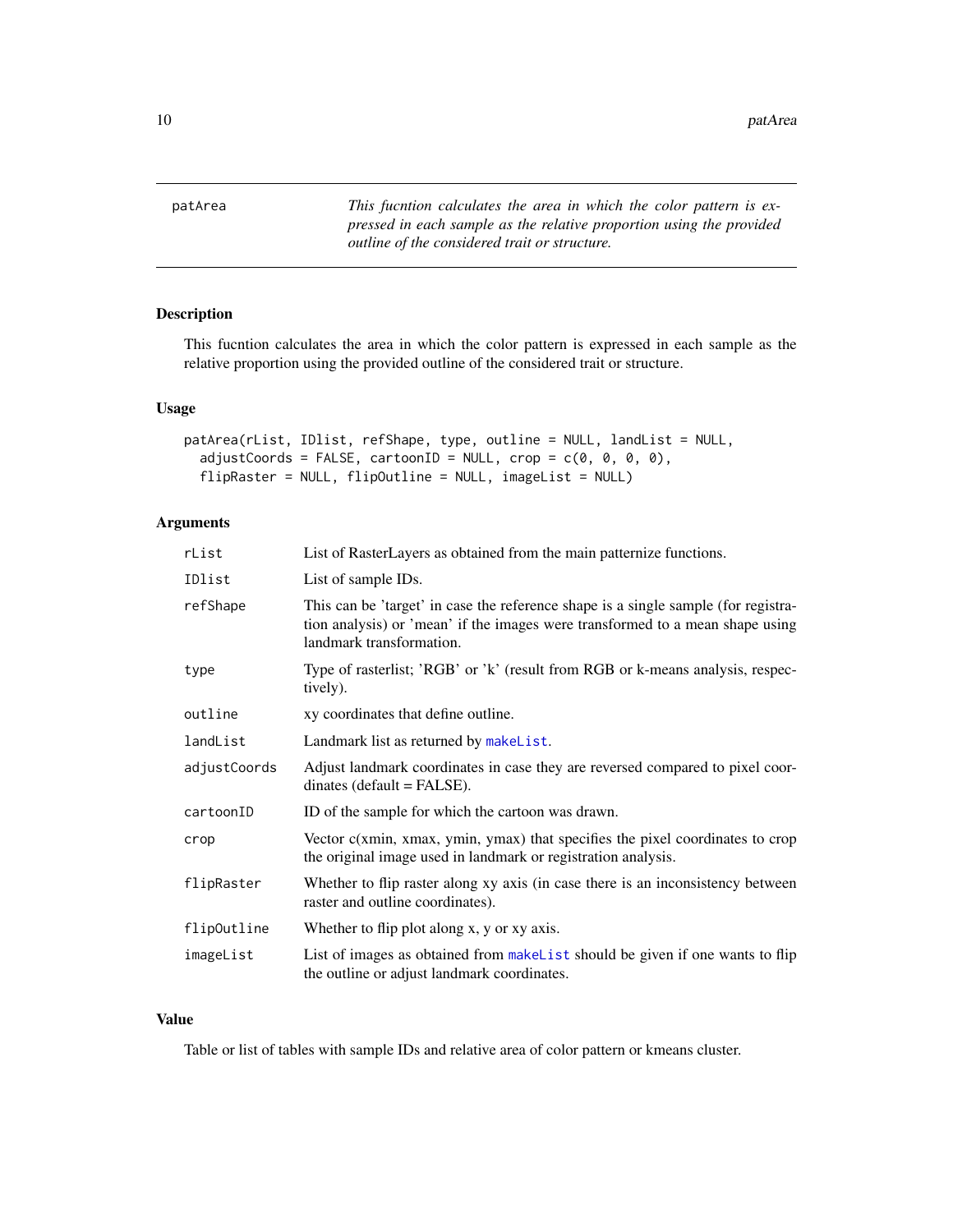#### <span id="page-10-0"></span> $p$ atLanK 11

#### Examples

```
data(rasterList_lanRGB)
#data(rasterList_regRGB)
#data(rasterList_lanK)
#data(rasterList_regK)
data(imageList)
IDlist <- c('BC0077','BC0071','BC0050','BC0049','BC0004')
outline_BC0077 <- read.table(paste(system.file("extdata", package = 'patternize'),
'/BC0077_outline.txt', sep=''), header = FALSE)
prepath <- system.file("extdata", package = 'patternize')
extension <- '_landmarks_LFW.txt'
landmarkList <- makeList(IDlist, 'landmark', prepath, extension)
area_lanRGB <- patArea(rasterList_lanRGB, IDlist, refShape = 'mean', type = 'RGB',
outline = outline_BC0077, landList = landmarkList, adjustCoords = TRUE,
imageList = imageList, cartoonID = 'BC0077')
## Not run:
area_regRGB <- patArea(rasterList_regRGB, IDlist, refShape = 'target', type = 'RGB',
outline = outline_BC0077, crop = c(100, 400, 40, 250), adjustCoords = TRUE,
imageList = imageList, cartoonID = 'BC0077', flipRaster = 'xy')
areaList_lanK <- patArea(rasterList_lanK, IDlist, refShape = 'mean', type = 'k',
outline = outline_BC0077, landList = landmarkList, adjustCoords = TRUE,
imageList = imageList, cartoonID = 'BC0077')
areaList_regK <- patArea(rasterList_regK, IDlist, refShape = 'target', type = 'k',
outline = outline_BC0077, crop = c(100, 400, 40, 250), adjustCoords = TRUE,
imageList = imageList, cartoonID = 'BC0077', flipRaster = 'xy')
## End(Not run)
```
patLanK *Aligns images usings transformations obtained from fixed landmarks and extracts colors using k-means clustering.*

# Description

Aligns images usings transformations obtained from fixed landmarks and extracts colors using kmeans clustering.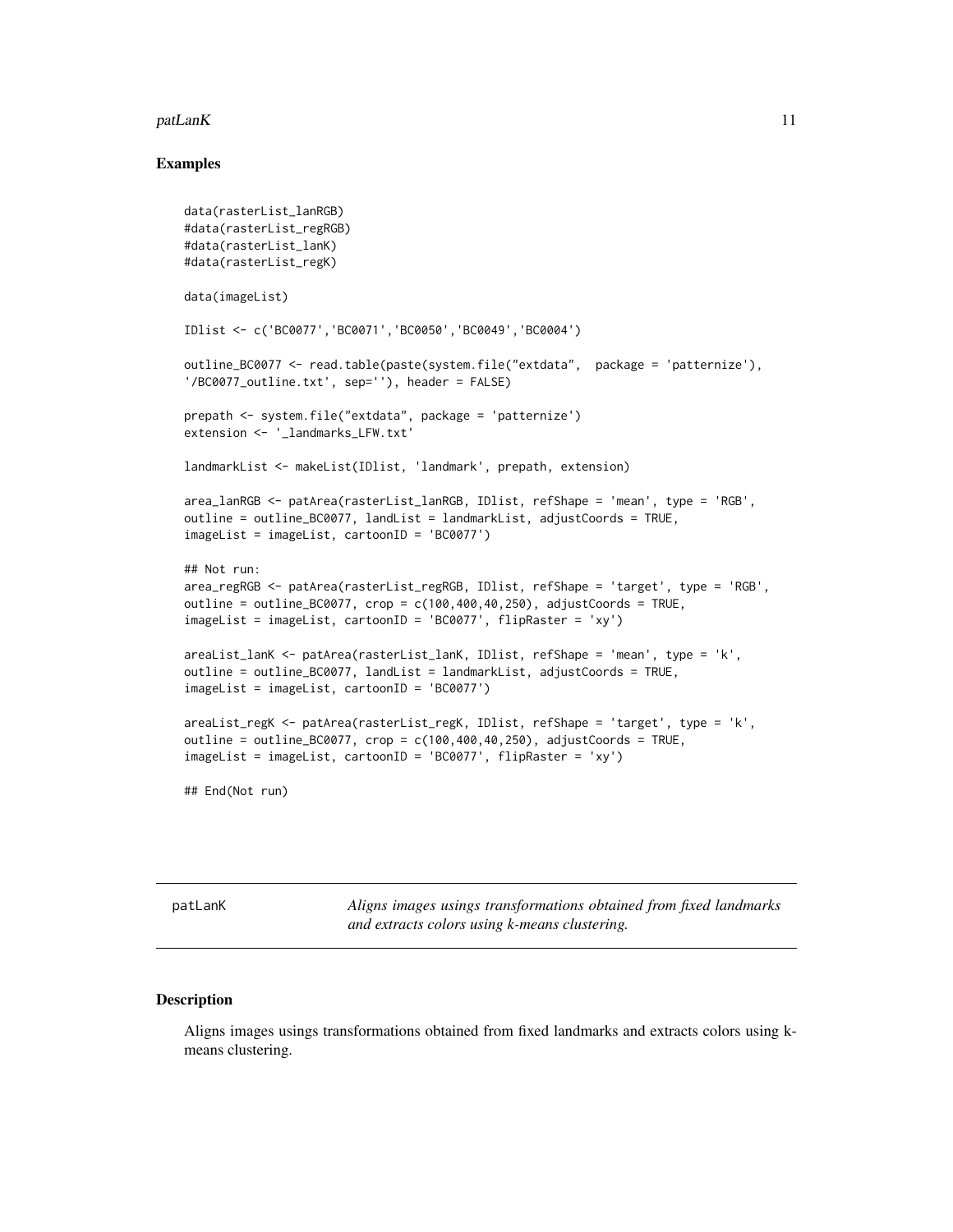# <span id="page-11-0"></span>Usage

```
patLanK(sampleList, landList, k = 3, resampleFactor = NULL,
 crop = FALSE, cropOffset = c(0, 0, 0, 0), res = 300,transformRef = "meanshape", transformType = "tps",
  removebgK = NULL, adjustCoords = FALSE, plot = FALSE,
  focal = FALSE, sigma = 3)
```
# Arguments

| sampleList    | List of RasterStack objects.                                                                                                                                                                                                                                                                                         |
|---------------|----------------------------------------------------------------------------------------------------------------------------------------------------------------------------------------------------------------------------------------------------------------------------------------------------------------------|
| landList      | Landmark list as returned by makeList.                                                                                                                                                                                                                                                                               |
| k             | Integere for defining number of k-means clusters (default $=$ 3).                                                                                                                                                                                                                                                    |
|               | resampleFactor Integer for downsampling used by redRes.                                                                                                                                                                                                                                                              |
| crop          | Whether to use the landmarks range to crop the image. This can significantly<br>speed up the analysis (default $=$ FALSE).                                                                                                                                                                                           |
| cropOffset    | Vector $c(xmin, xmax, ymin, ymax)$ that specifies the number of pixels you want<br>the cropping to be offset from the landmarks (in case the landmarks do not sur-<br>round the entire color pattern). The values specified should present the percent-<br>age of the maximum landmark value along the x and y axis. |
| res           | Resolution for color pattern raster (default $=$ 300). This should be reduced if the<br>number of pixels in the image is lower than th raster.                                                                                                                                                                       |
| transformRef  | ID of reference sample for shape to which color patterns will be transformed to.<br>Can be 'meanshape' for transforming to mean shape of Procrustes analysis.                                                                                                                                                        |
| transformType | Transformation type as used by computeTransform (default ='tps').                                                                                                                                                                                                                                                    |
| removebgK     | Integer indicating the range RGB treshold to remove from image (e.g. 100 re-<br>moves pixels with average $RGB > 100$ ; default = NULL) for k-means analysis.<br>This works only to remove a white background.                                                                                                       |
| adjustCoords  | Adjust landmark coordinates in case they are reversed compared to pixel coor-<br>$dinates (default = FALSE).$                                                                                                                                                                                                        |
| plot          | Whether to plot transformed color patterns while processing (default = FALSE).                                                                                                                                                                                                                                       |
| focal         | Whether to perform Gaussian blurring (default = FALSE).                                                                                                                                                                                                                                                              |
| sigma         | Size of sigma for Gaussian blurring (default = 3).                                                                                                                                                                                                                                                                   |

#### Value

List of summed raster for each k-means cluster objects.

```
## Not run:
IDlist <- c('BC0077','BC0071','BC0050','BC0049','BC0004')
prepath <- system.file("extdata", package = 'patternize')
extension <- '_landmarks_LFW.txt'
landmarkList <- makeList(IDlist, 'landmark', prepath, extension)
```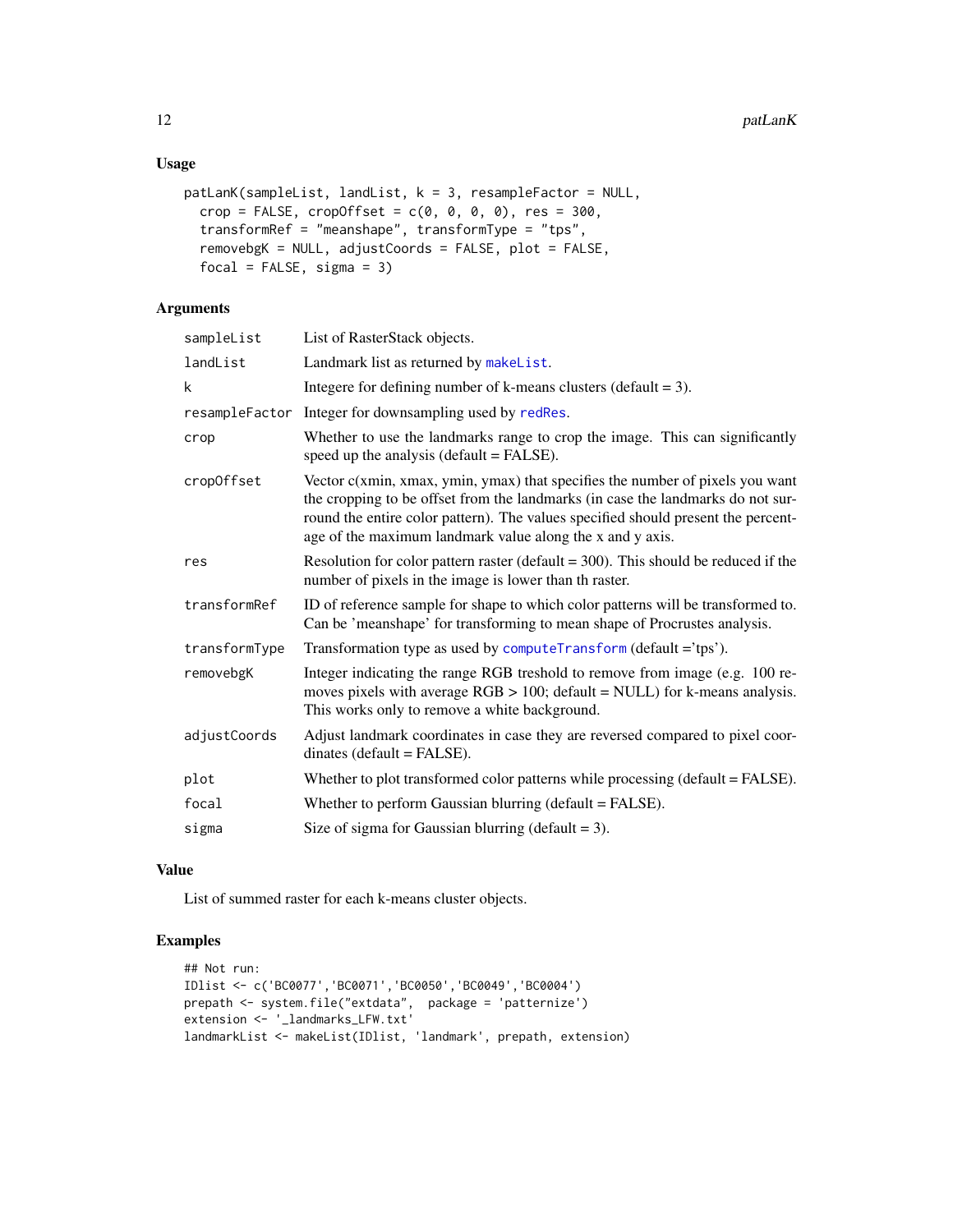# <span id="page-12-0"></span>patLanRGB 13

```
extension <- '.jpg'
imageList <- makeList(IDlist, 'image', prepath, extension)
# Note that this example only aligns two images with the target,
# remove [1:2] to run a full examples.
rasterList_lanK <- patLanK(imageList[1:2], landmarkList[1:2], k = 4, crop = TRUE,
res = 100, removebgK = 100, adjustCoords = TRUE, plot = TRUE)
## End(Not run)
```
patLanRGB *Aligns images usings transformations obtained from fixed landmarks and extracts colors using a predefined RGB values and cutoff value.*

#### Description

Aligns images usings transformations obtained from fixed landmarks and extracts colors using a predefined RGB values and cutoff value.

#### Usage

```
patLanRGB(sampleList, landList, RGB, resampleFactor = NULL,
 colOffset = 0.1, crop = FALSE, cropOffset = c(0, 0, 0, 0),
 res = 300, transformRef = "meanshape", transformType = "tps",
 adjustCoords = FALSE, plot = NULL, focal = FALSE, sigma = 3,iterations = 0)
```

| sampleList    | List of RasterStack objects.                                                                                                                                                                                                                                                                                         |
|---------------|----------------------------------------------------------------------------------------------------------------------------------------------------------------------------------------------------------------------------------------------------------------------------------------------------------------------|
| landList      | Landmark list as returned by makelist.                                                                                                                                                                                                                                                                               |
| <b>RGB</b>    | RGB values for color pattern extraction specified as vector.                                                                                                                                                                                                                                                         |
|               | resampleFactor Integer for downsampling used by redRes.                                                                                                                                                                                                                                                              |
| colOffset     | Color offset for color pattern extraction (default $= 0.10$ ).                                                                                                                                                                                                                                                       |
| crop          | Whether to use the landmarks range to crop the image. This can speed up the<br>analysis (default $=$ FALSE).                                                                                                                                                                                                         |
| cropOffset    | Vector $c(xmin, xmax, ymin, ymax)$ that specifies the number of pixels you want<br>the cropping to be offset from the landmarks (in case the landmarks do not sur-<br>round the entire color pattern). The values specified should present the percent-<br>age of the maximum landmark value along the x and y axis. |
| res           | Resolution for color pattern raster (default $=$ 300). This should be reduced if the<br>number of pixels in the image is lower than th raster.                                                                                                                                                                       |
| transformRef  | ID of reference sample for shape to which color patterns will be transformed to.<br>Can be 'meanshape' for transforming to mean shape of Procrustes analysis.                                                                                                                                                        |
| transformType | Transformation type as used by computeTransform (default ='tps').                                                                                                                                                                                                                                                    |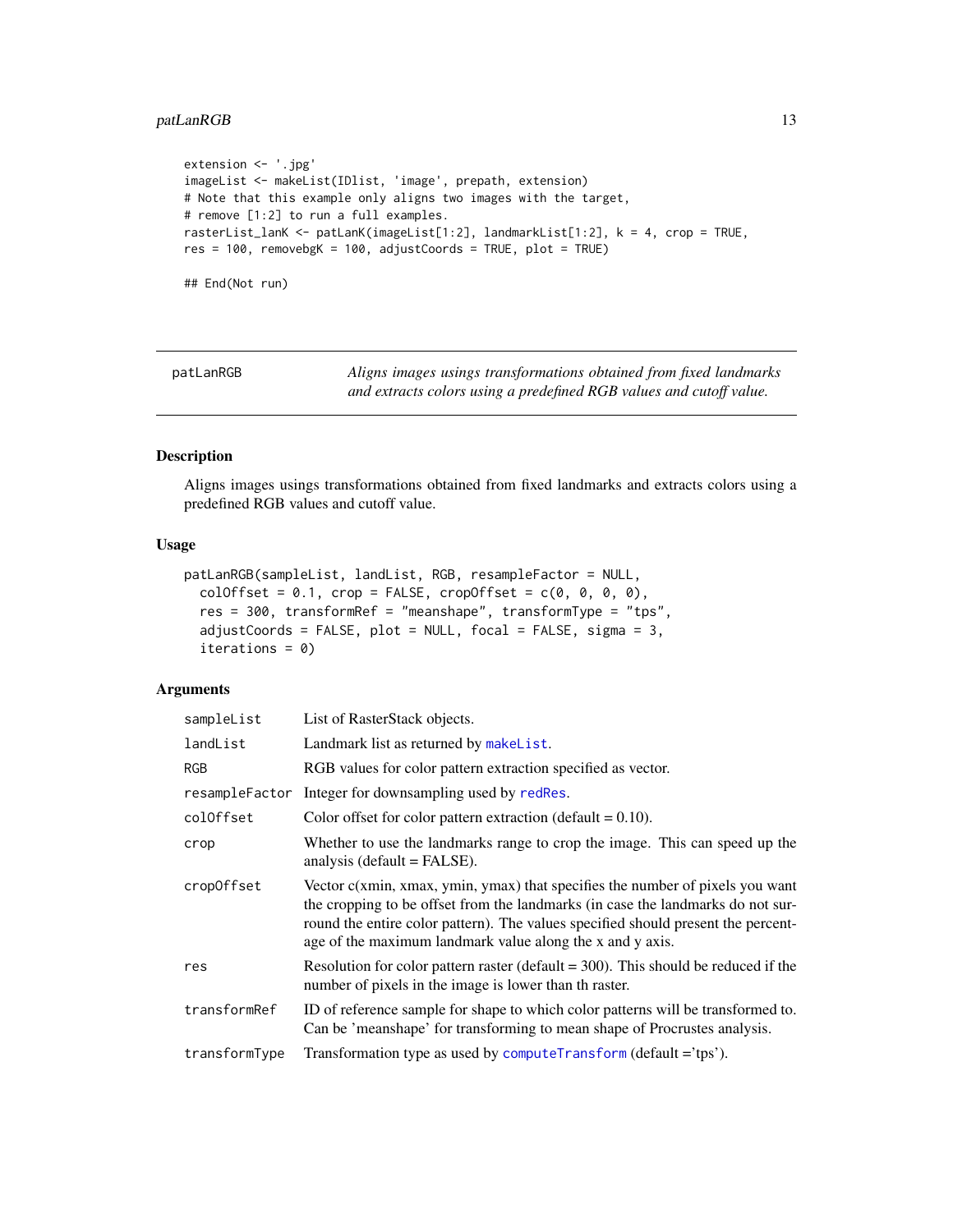<span id="page-13-0"></span>

| adjustCoords | Adjust landmark coordinates in case they are reversed compared to pixel coor-<br>$dinates (default = FALSE).$                                                                                                          |
|--------------|------------------------------------------------------------------------------------------------------------------------------------------------------------------------------------------------------------------------|
| plot         | Whether to plot transformed color patterns while processing (default $=$ NULL).<br>Transformed color patterns can be plot on top of each other ('stack') or next to<br>the original image for each sample ('compare'). |
| focal        | Whether to perform Gaussian blurring (default $=$ FALSE).                                                                                                                                                              |
| sigma        | Size of sigma for Gaussian blurring (default $= 3$ ).                                                                                                                                                                  |
| iterations   | Number of iterations for recalculating average color.                                                                                                                                                                  |

#### Value

List of raster objects.

# Examples

```
## Not run:
IDlist <- c('BC0077','BC0071','BC0050','BC0049','BC0004')
prepath <- system.file("extdata", package = 'patternize')
extension <- '_landmarks_LFW.txt'
landmarkList <- makeList(IDlist, 'landmark', prepath, extension)
extension <- '.jpg'
imageList <- makeList(IDlist, 'image', prepath, extension)
RGB < -c(114, 17, 0)rasterList_lanRGB <- patLanRGB(imageList, landmarkList, RGB,
coloffset = 0.15, crop = TRUE, res = 100, adjustCords = TRUE, plot = 'stack')## End(Not run)
```

| patLanW | Extracts color pattern from landmark transformed image using water-<br>shed segmentation. This function works interactively by allowing to<br>pick a starting pixel within each pattern element from which the wa-<br>tershed will extract the pattern. This function works best for patterns<br>with sharp boundaries. |
|---------|-------------------------------------------------------------------------------------------------------------------------------------------------------------------------------------------------------------------------------------------------------------------------------------------------------------------------|
|         |                                                                                                                                                                                                                                                                                                                         |

#### Description

Extracts color pattern from landmark transformed image using watershed segmentation. This function works interactively by allowing to pick a starting pixel within each pattern element from which the watershed will extract the pattern. This function works best for patterns with sharp boundaries.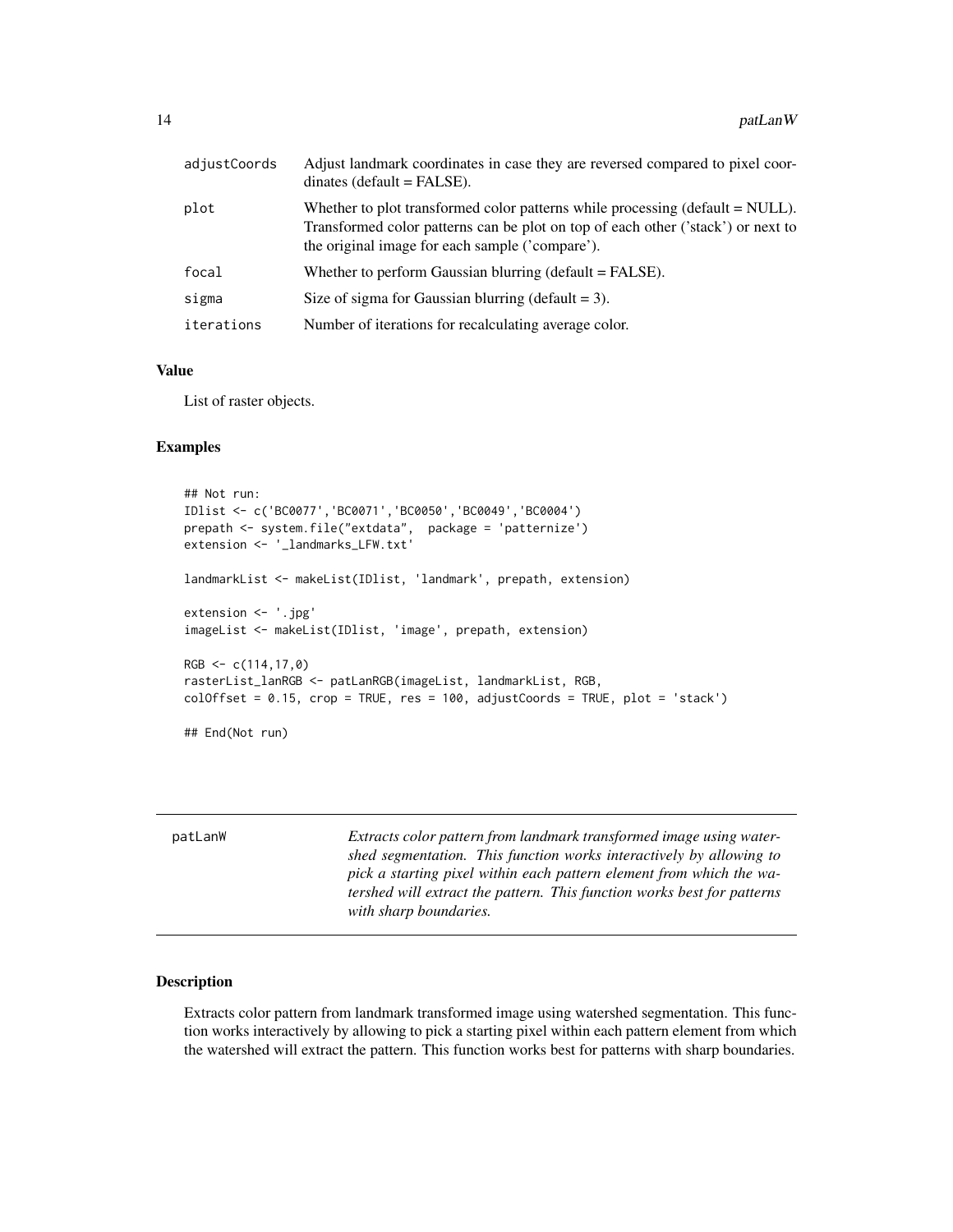#### <span id="page-14-0"></span>patLanW 15

# Usage

```
patLanW(sampleList, landList, IDlist = NULL, adjustCoords = FALSE,
  transformRef = "meanshape", resampleFactor = NULL,
  transformType = "tps", maskOutline = NULL, cartoonID = NULL,
 correct = FALSE, blur = TRUE, sigma = 3, bucketfill = TRUE,
 cleanP = NULL, splitC = NULL, plotTransformed = FALSE,
 plotCorrect = FALSE, plotEdges = FALSE, plotPriority = FALSE,
 plotWS = FALSE, plotBF = FALSE, plotFinal = FALSE)
```

| sampleList      | List of RasterStack objects.                                                                                                                                  |
|-----------------|---------------------------------------------------------------------------------------------------------------------------------------------------------------|
| landList        | Landmark list as returned by makeList.                                                                                                                        |
| IDlist          | List of sample IDs should be specified when masking outline and transformRef<br>is 'meanshape'.                                                               |
| adjustCoords    | Adjust landmark coordinates in case they are reversed compared to pixel coor-<br>$dinates (default = FALSE).$                                                 |
| transformRef    | ID of reference sample for shape to which color patterns will be transformed to.<br>Can be 'meanshape' for transforming to mean shape of Procrustes analysis. |
| resampleFactor  | Integer for downsampling image used by redRes.                                                                                                                |
| transformType   | Transformation type as used by computeTransform (default ='tps').                                                                                             |
| maskOutline     | When outline is specified, everything outside of the outline will be masked for<br>the color extraction (default = NULL).                                     |
| cartoonID       | ID of the sample for which the cartoon was drawn and will be used for masking<br>(should be set when transformRef = 'meanShape').                             |
| correct         | Correct image illumination using a linear model (default = FALSE).                                                                                            |
| blur            | Blur image for priority map extraction (default = TRUE).                                                                                                      |
| sigma           | Size of sigma for Gaussian blurring (default $= 5$ ).                                                                                                         |
| bucketfill      | Use a bucket fill on the background to fill holes (default = TRUE).                                                                                           |
| cleanP          | Integer to remove spurious areas with width smaller than cleanP ( $\text{default} =$<br>NULL).                                                                |
| splitC          | Integer to split selected patterns into connected components and remove ones<br>with areas smaller than splitC (default = NULL).                              |
| plotTransformed |                                                                                                                                                               |
|                 | Plot transformed image (default = FALSE).                                                                                                                     |
| plotCorrect     | Plot corrected image, corrected for illumination using a linear model (default $=$<br>FALSE).                                                                 |
| plotEdges       | Plot image gradient (default = FALSE).                                                                                                                        |
| plotPriority    | Plot priority map (default = FALSE).                                                                                                                          |
| plotWS          | Plot watershed result (default = FALSE).                                                                                                                      |
| plotBF          | Plot bucketfill (default = FALSE).                                                                                                                            |
| plotFinal       | Plot extracted patterns (default = FALSE).                                                                                                                    |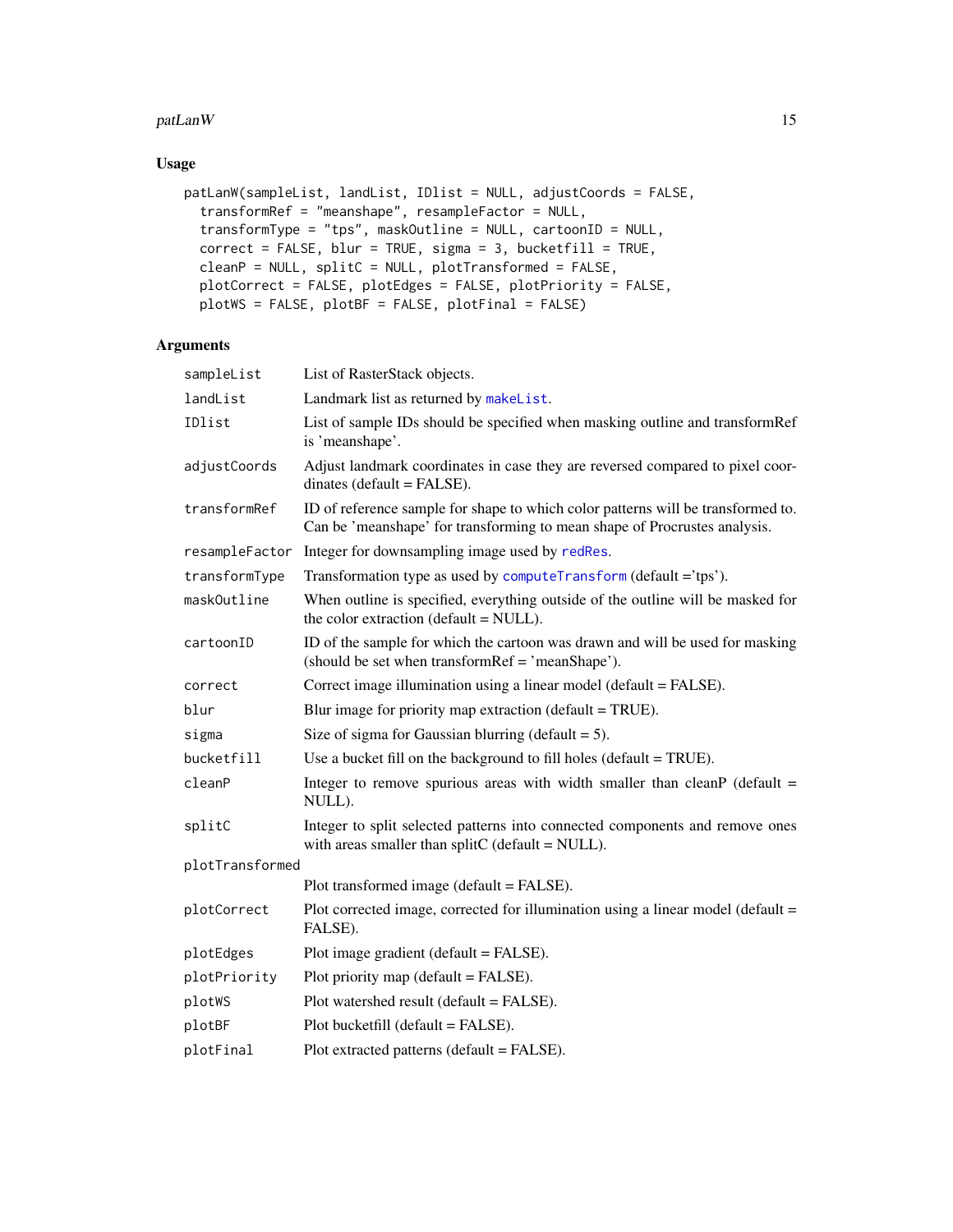#### Value

List of raster objects.

#### Examples

```
## Not run:
IDlist <- c('BC0077','BC0071','BC0050','BC0049','BC0004')
prepath <- system.file("extdata", package = 'patternize')
extension <- '_landmarks_LFW.txt'
landmarkList <- makeList(IDlist, 'landmark', prepath, extension)
extension <- '.jpg'
imageList <- makeList(IDlist, 'image', prepath, extension)
outline_BC0077 <- read.table(paste(system.file("extdata", package = 'patternize'),
'/BC0077_outline.txt', sep=''), header = FALSE)
rasterList_W <- patLanW(imageList, landmarkList, IDlist, transformRef = 'meanshape',
adjustCoords = TRUE, plotTransformed = FALSE, correct = TRUE, plotCorrect = FALSE, blur = FALSE,
sigma = 2, bucketfill = FALSE, cleanP = 0, splitC = 10, plotPriority = TRUE, plotWS = TRUE,
```
plotBF = TRUE, plotFinal = TRUE, maskOutline = outline\_BC0077, cartoonID = 'BC0077')

## End(Not run)

<span id="page-15-1"></span>patPCA *This function transforms the individual color pattern rasters as obtained by the main patternize functions to a dataframe of 0 and 1 values that can be used for Principal Component Analysis (*[prcomp](#page-0-0)*). This function also allows to plot the analysis including a visualization of the shape changes along the axis. Pixel values are predicted by multiplying the rotation matrix (eigenvectors) with a vector that has the same length as the number of rows in the rotation matrix and in which all values are set to zero except for the PC value for which we want to predict the pixel values.*

#### **Description**

This function transforms the individual color pattern rasters as obtained by the main patternize functions to a dataframe of 0 and 1 values that can be used for Principal Component Analysis ([prcomp](#page-0-0)). This function also allows to plot the analysis including a visualization of the shape changes along the axis. Pixel values are predicted by multiplying the rotation matrix (eigenvectors) with a vector that has the same length as the number of rows in the rotation matrix and in which all values are set to zero except for the PC value for which we want to predict the pixel values.

<span id="page-15-0"></span>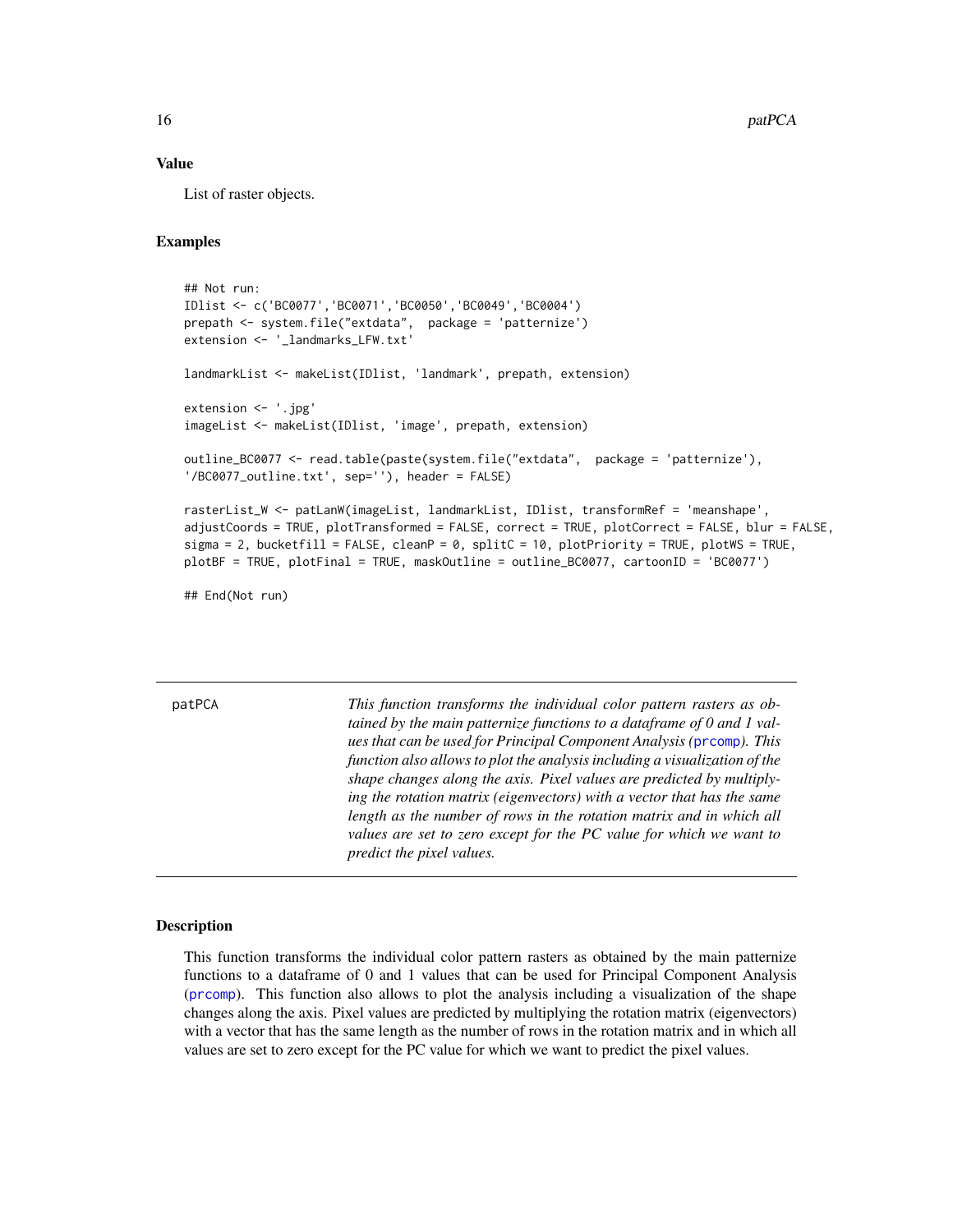#### patPCA and the state of the state of the state of the state of the state of the state of the state of the state of the state of the state of the state of the state of the state of the state of the state of the state of the

# Usage

```
patPCA(rList, popList, colList, symbolList = NULL, rListPredict = NULL,
 popListPredict = NULL, colListPredict = NULL,
  symbolListPredict = NULL, plot = FALSE, plotType = "points",
 plotChanges = FALSE, PCx = 1, PCy = 2, plotCartoon = FALSE,
  refShape = NULL, outline = NULL, lines = NULL, landList = NULL,
  adjustCoords = FALSE, crop = c(0, 0, 0, 0), flipRaster = NULL,flipOutline = NULL, imageList = NULL, cartoonID = NULL,
  colpalette = NULL, normalized = NULL, cartoonOrder = "above",
  lineOrder = "above", cartoonCol = "gray", cartoonFill = NULL,
 plotLandmarks = FALSE, landCol = "black", zlim = c(-1, 1),
  legendTitle = "Predicted", xlab = "", ylab = "", main = "")
```

| rList                 | List of raster objects.                                                                                                                                                                                                |  |
|-----------------------|------------------------------------------------------------------------------------------------------------------------------------------------------------------------------------------------------------------------|--|
| popList               | List of vectors including sampleIDs for each population.                                                                                                                                                               |  |
| collist               | List of colors for each population.                                                                                                                                                                                    |  |
| symbolList            | List with graphical plotting symbols (default = NULL).                                                                                                                                                                 |  |
| rListPredict          | List of raster objects to predict into PCA space (default = NULL).                                                                                                                                                     |  |
|                       | popListPredict List of vectors including sampleIDs for each set of predict samples (default =<br>NULL). Note to that this also has to be a list if only one population is included.                                    |  |
| symbolListPredict     | collistPredict List of colors for each set of predict samples (default = NULL).                                                                                                                                        |  |
|                       | List with graphical plotting symbols for predict sets (default $= NULL$ ).                                                                                                                                             |  |
| plot                  | Whether to plot the PCA analysis (default $=$ FALSE).                                                                                                                                                                  |  |
| plotType              | Plot 'points' or sample 'labels' (default = 'points')                                                                                                                                                                  |  |
| plotChanges           | Wether to include plots of the changes along the PC axis ( $\text{default} = \text{FALSE}$ ).                                                                                                                          |  |
| <b>PC<sub>x</sub></b> | PC axis to be presented for x-axis (default PC1).                                                                                                                                                                      |  |
| PCy                   | PC axis to be presented for y-axis (default PC2).                                                                                                                                                                      |  |
| plotCartoon           | Whether to plot a cartoon. This cartoon should be drawn on one of the samples<br>used in the analysis.                                                                                                                 |  |
| refShape              | This can be 'target' in case the reference shape is a single sample (for registration<br>analysis) or 'mean' if the images were transformed to a mean shape (only for<br>meanshape when using landmark transformation) |  |
| outline               | xy coordinates that define outline.                                                                                                                                                                                    |  |
| lines                 | list of files with xy coordinates of line objects to be added to cartoon.                                                                                                                                              |  |
| landList              | Landmark landmarkList.                                                                                                                                                                                                 |  |
| adjustCoords          | Adjust landmark coordinates.                                                                                                                                                                                           |  |
| crop                  | Vector $c(xmin, xmax, ymin, ymax)$ that specifies the pixel coordinates to crop<br>the original image used in landmark or registration analysis.                                                                       |  |
| flipRaster            | Whether to flip raster along xy axis (in case there is an inconsistency between<br>raster and outline coordinates).                                                                                                    |  |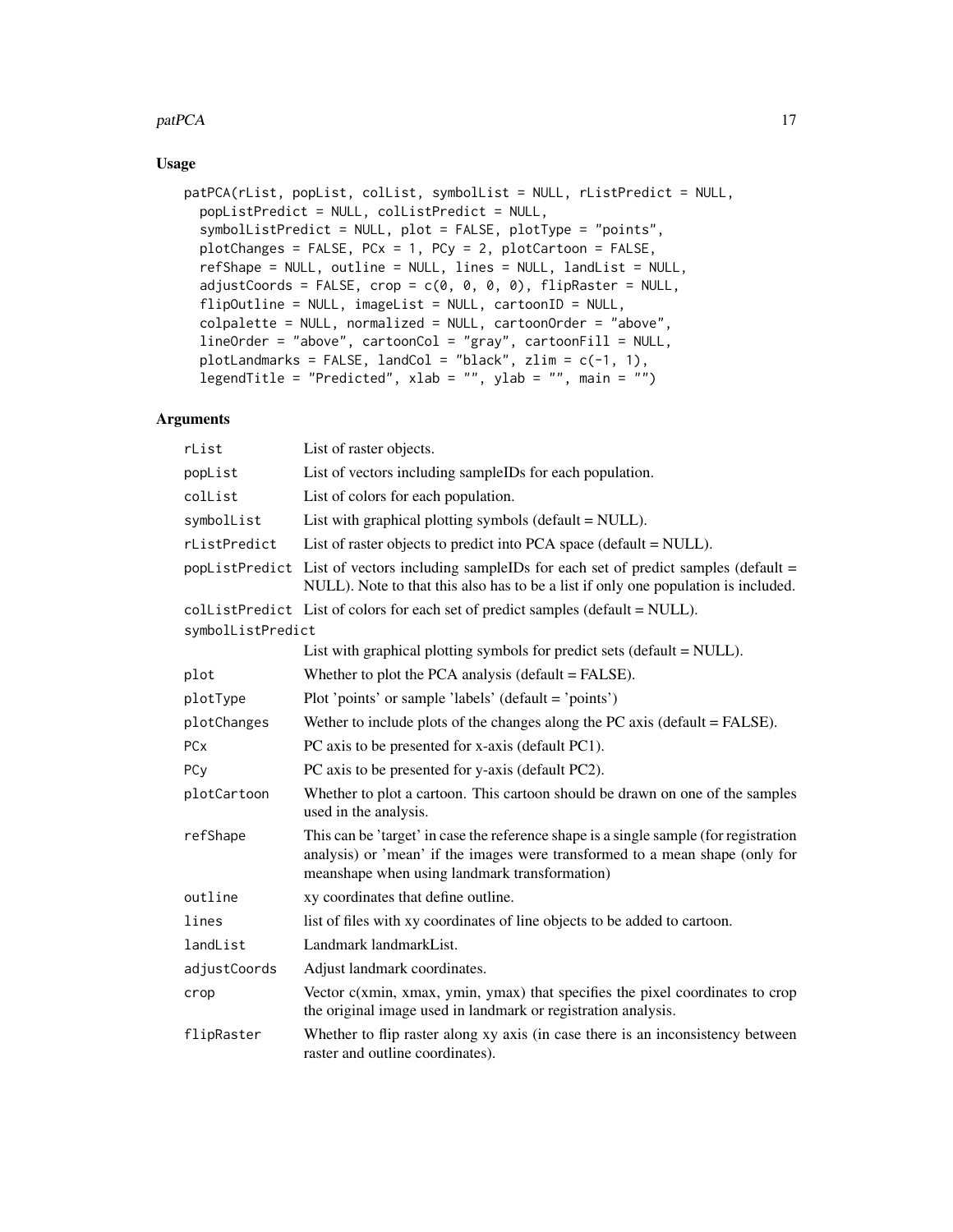<span id="page-17-0"></span>

| flip0utline   | Whether to flip plot along x, y or xy axis.                                                                                           |
|---------------|---------------------------------------------------------------------------------------------------------------------------------------|
| imageList     | List of image should be given if one wants to flip the outline or adjust landmark<br>coordinates.                                     |
| cartoonID     | ID of the sample for which the cartoon was drawn.                                                                                     |
| colpalette    | Vector of colors for color palette (default = $c$ ("white", "lightblue", "blue", "green",<br>"yellow","red"))                         |
| normalized    | Set this to true in case the summed rasters are already devided by the sample<br>number.                                              |
| cartoonOrder  | Whether to plot the cartoon outline 'above' or 'under' the pattern raster (default<br>= 'above'). Set to 'under' for filled outlines. |
| lineOrder     | Whether to plot the cartoon lines 'above' or 'under' the pattern raster (default $=$<br>'above').                                     |
| cartoonCol    | Outline and line color for cartoon (deafault = 'gray').                                                                               |
| cartoonFill   | Fill color for outline of cartoon (default = NULL).                                                                                   |
| plotLandmarks | Whether to plot the landmarks from the target image or mean shape landmarks<br>$(detault = FALSE).$                                   |
| landCol       | Color for plotting landmarks ( $default = 'black'.$ ).                                                                                |
| zlim          | z-axis limit (default = $c(0,1)$ )                                                                                                    |
| legendTitle   | Title of the raster legend (default = 'Proportion')                                                                                   |
| xlab          | Optional x-axis label.                                                                                                                |
| ylab          | Optional y-axis label.                                                                                                                |
| main          | Optional main title.                                                                                                                  |

#### Value

If plot = TRUE: List including a [1] dataframe of the binary raster values that can be used for principle component analysis, [2] a dataframe of sample IDs and specified population colors and [3] prcomp results. If plot = FALSE: prcomp result.

# See Also

[prcomp](#page-0-0)

```
data(rasterList_lanRGB)
```

```
pop1 <- c('BC0077','BC0071')
pop2 <- c('BC0050','BC0049','BC0004')
popList <- list(pop1, pop2)
colList <- c("red", "blue")
pcaOut <- patPCA(rasterList_lanRGB, popList, colList, plot = TRUE)
```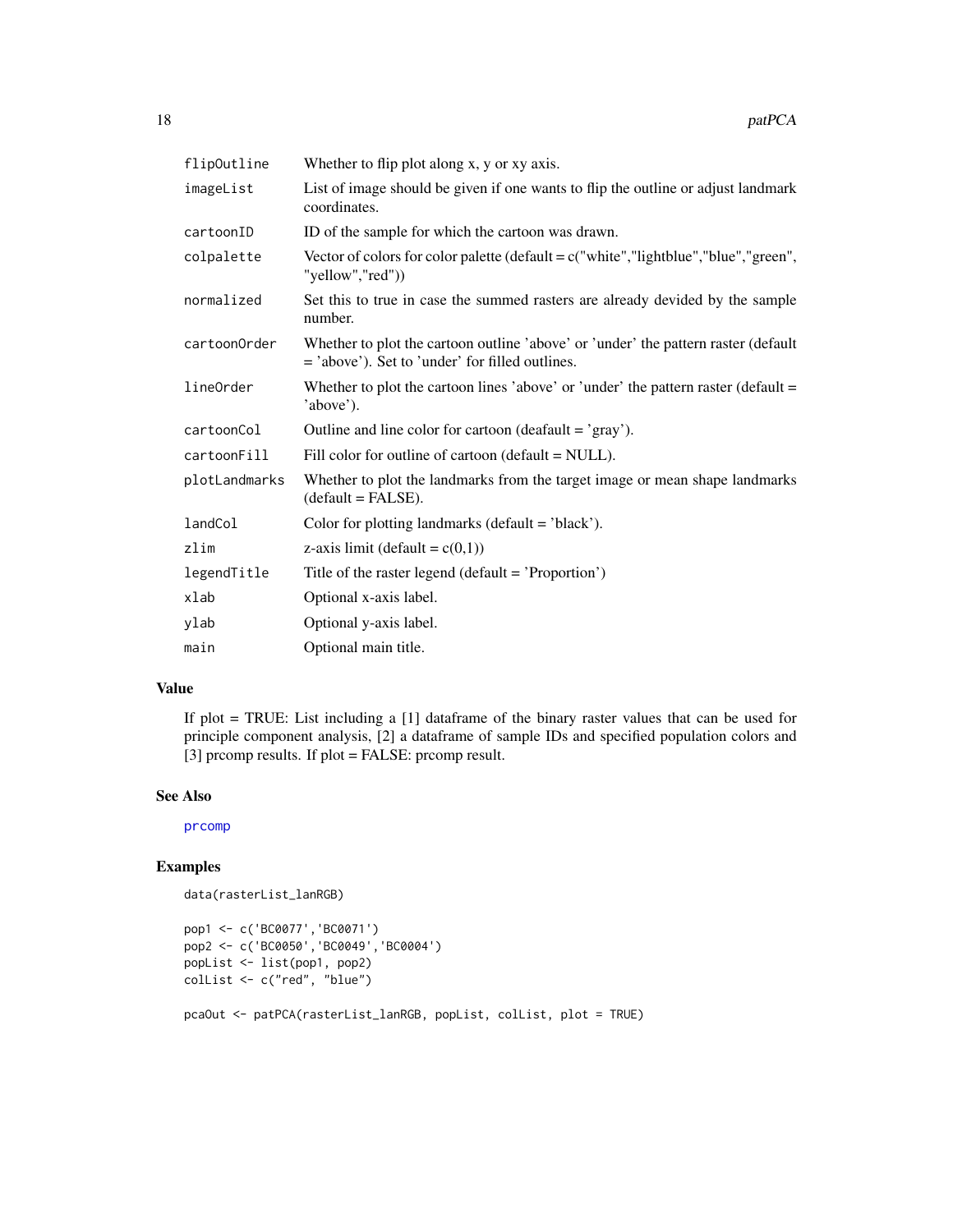<span id="page-18-0"></span>patRDA *This function transforms the individual color pattern rasters as obtained by the main patternize functions to a dataframe of 0 and 1 values that can be used for constrained Redundancy Analysis (RDA) (*[rda](#page-0-0)*). This function also allows to plot the analysis including a visualization of the shape changes along the axis.*

# Description

This function transforms the individual color pattern rasters as obtained by the main patternize functions to a dataframe of 0 and 1 values that can be used for constrained Redundancy Analysis (RDA) ([rda](#page-0-0)). This function also allows to plot the analysis including a visualization of the shape changes along the axis.

#### Usage

patRDA(rList, popList, colList, symbolList = NULL, rListPredict = NULL, popListPredict = NULL, colListPredict = NULL, symbolListPredict = NULL, plot = FALSE, plotType = "points", plotChanges = FALSE, PCx = 1, PCy = 2, plotCartoon = FALSE, refShape = NULL, outline = NULL, lines = NULL, landList = NULL,  $adjustCoords = FALSE, crop = c(0, 0, 0, 0), flipRaster = NULL,$ flipOutline = NULL, imageList = NULL, cartoonID = NULL, colpalette = NULL, normalized = NULL, cartoonOrder = "above",  $lineOrder = "above", cartoonCol = "gray", cartoonFill = NULL,$ plotLandmarks = FALSE, landCol = "black", zlim =  $c(-1, 1)$ , legendTitle = "Predicted", xlab = "", ylab = "", main = "")

| rList             | List of raster objects.                                                                                                                                                             |  |
|-------------------|-------------------------------------------------------------------------------------------------------------------------------------------------------------------------------------|--|
| popList           | List of vectors including sampleIDs for each population.                                                                                                                            |  |
| colList           | List of colors for each population.                                                                                                                                                 |  |
| symbolList        | List with graphical plotting symbols (default $=$ NULL).                                                                                                                            |  |
| rListPredict      | List of raster objects to predict into DFA space (default $= NULL$ ).                                                                                                               |  |
|                   | popListPredict List of vectors including sampleIDs for each set of predict samples (default =<br>NULL). Note to that this also has to be a list if only one population is included. |  |
|                   | collistPredict List of colors for each set of predict samples (default = NULL).                                                                                                     |  |
| symbolListPredict |                                                                                                                                                                                     |  |
|                   | List with graphical plotting symbols for predict sets (default $= NULL$ ).                                                                                                          |  |
| plot              | Whether to plot the PCA analysis (default $=$ FALSE).                                                                                                                               |  |
| plotType          | Plot 'points' or sample 'labels' (default = 'points')                                                                                                                               |  |
| plotChanges       | We there to include plots of the changes along the PC axis (default $=$ FALSE).                                                                                                     |  |
| PCx               | PC axis to be presented for x-axis (default PC1).                                                                                                                                   |  |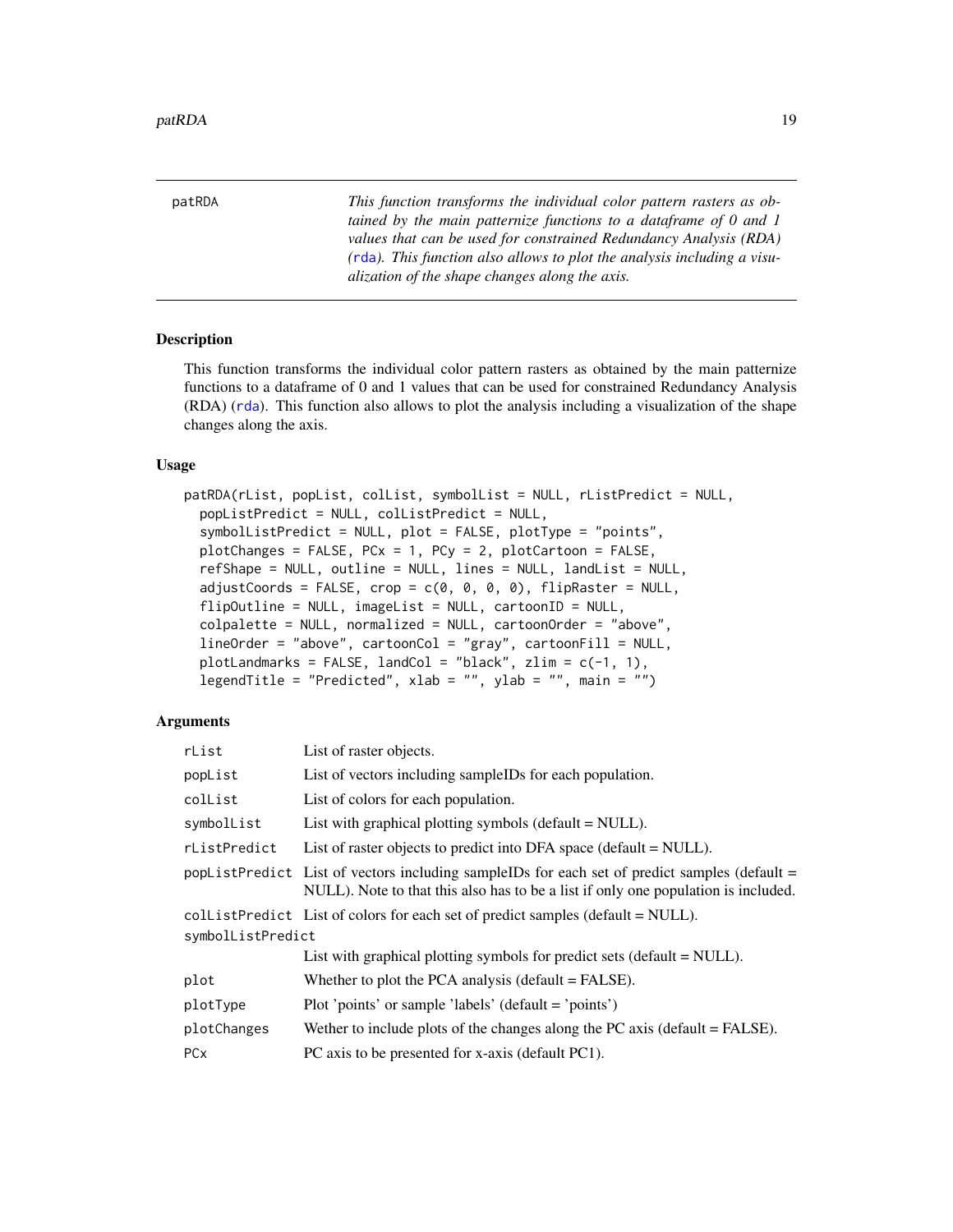| PCy           | PC axis to be presented for y-axis (default PC2).                                                                                                                                                                      |
|---------------|------------------------------------------------------------------------------------------------------------------------------------------------------------------------------------------------------------------------|
| plotCartoon   | Whether to plot a cartoon. This cartoon should be drawn on one of the samples<br>used in the analysis.                                                                                                                 |
| refShape      | This can be 'target' in case the reference shape is a single sample (for registration<br>analysis) or 'mean' if the images were transformed to a mean shape (only for<br>meanshape when using landmark transformation) |
| outline       | xy coordinates that define outline.                                                                                                                                                                                    |
| lines         | list of files with xy coordinates of line objects to be added to cartoon.                                                                                                                                              |
| landList      | Landmark landmarkList.                                                                                                                                                                                                 |
| adjustCoords  | Adjust landmark coordinates.                                                                                                                                                                                           |
| crop          | Vector c(xmin, xmax, ymin, ymax) that specifies the pixel coordinates to crop<br>the original image used in landmark or registration analysis.                                                                         |
| flipRaster    | Whether to flip raster along xy axis (in case there is an inconsistency between<br>raster and outline coordinates).                                                                                                    |
| flipOutline   | Whether to flip plot along x, y or xy axis.                                                                                                                                                                            |
| imageList     | List of image should be given if one wants to flip the outline or adjust landmark<br>coordinates.                                                                                                                      |
| cartoonID     | ID of the sample for which the cartoon was drawn.                                                                                                                                                                      |
| colpalette    | Vector of colors for color palette (default = $c$ ("white", "lightblue", "blue", "green",<br>"yellow","red"))                                                                                                          |
| normalized    | Set this to true in case the summed rasters are already devided by the sample<br>number.                                                                                                                               |
| cartoonOrder  | Whether to plot the cartoon outline 'above' or 'under' the pattern raster (default<br>= 'above'). Set to 'under' for filled outlines.                                                                                  |
| lineOrder     | Whether to plot the cartoon lines 'above' or 'under' the pattern raster (default $=$<br>'above').                                                                                                                      |
| cartoonCol    | Outline and line color for cartoon (deafault $=$ 'gray').                                                                                                                                                              |
| cartoonFill   | Fill color for outline of cartoon (default = NULL).                                                                                                                                                                    |
| plotLandmarks | Whether to plot the landmarks from the target image or mean shape landmarks<br>$(detault = FALSE).$                                                                                                                    |
| landCol       | Color for plotting landmarks (default = 'black').                                                                                                                                                                      |
| zlim          | z-axis limit (default = $c(0,1)$ )                                                                                                                                                                                     |
| legendTitle   | Title of the raster legend (default = 'Proportion')                                                                                                                                                                    |
| xlab          | Optional x-axis label.                                                                                                                                                                                                 |
| ylab          | Optional y-axis label.                                                                                                                                                                                                 |
| main          | Optional main title.                                                                                                                                                                                                   |

# Value

If plot = TRUE: List including a [1] dataframe of the binary raster values that can be used for discriminant function analysis, [2] a dataframe of sample IDs and specified population colors and [3] lda results. if rListPredict not empty: [4] class prediction of samples. If plot = FALSE: lda result only.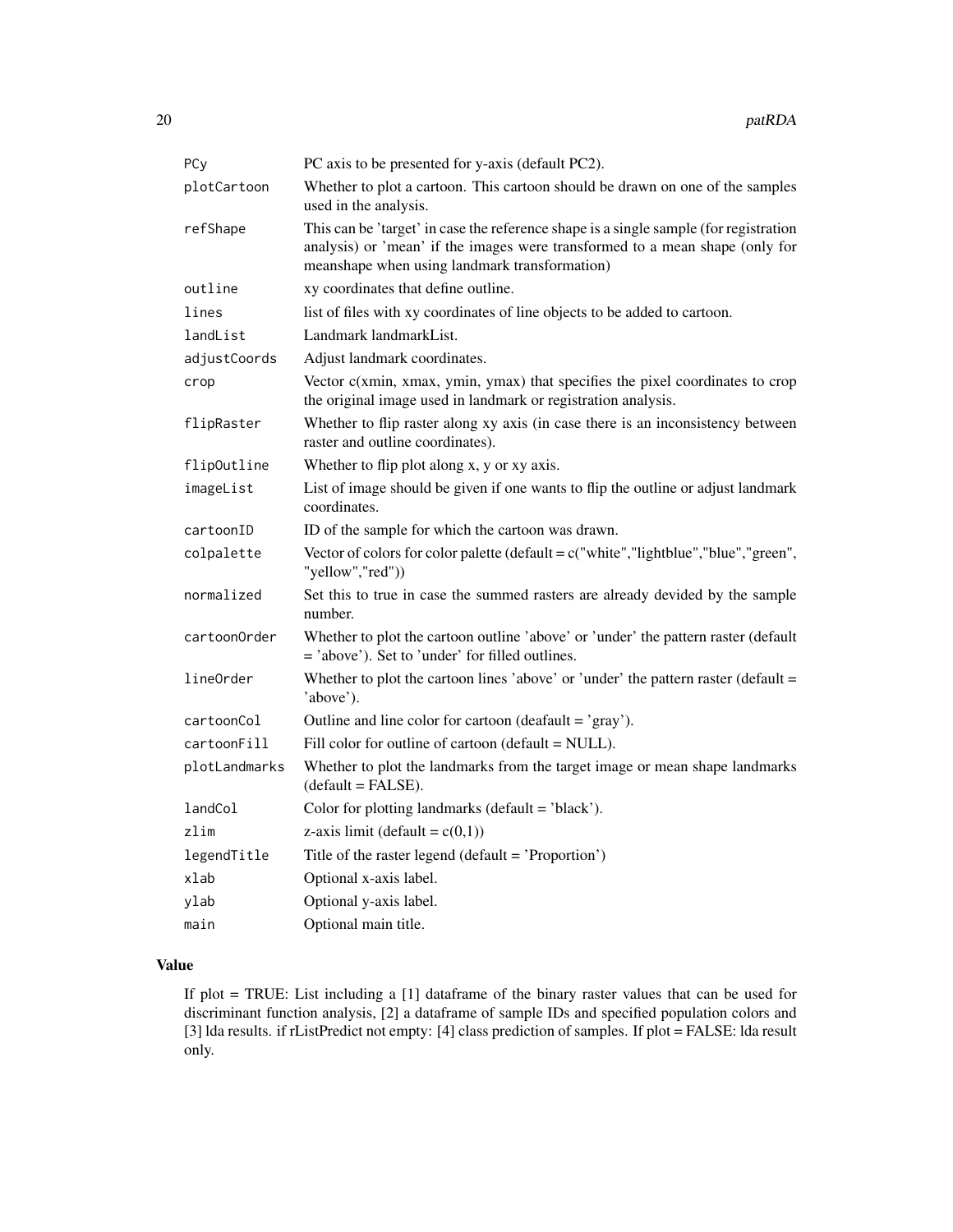#### <span id="page-20-0"></span> $p_1$ atReg $K$  21

#### See Also

[lda](#page-0-0)

# Examples

```
data(rasterList_lanRGB)
```

```
pop1 <- c('BC0077','BC0071')
pop2 <- c('BC0050','BC0049','BC0004')
popList <- list(pop1, pop2)
colList <- c("red", "blue")
```

```
pcaOut <- patRDA(rasterList_lanRGB, popList, colList, plot = TRUE)
```
patRegK *Aligns images using* [niftyreg](#page-0-0) *utilities for automated image registration and extracts colors using k-means clustering.*

# Description

Aligns images using [niftyreg](#page-0-0) utilities for automated image registration and extracts colors using k-means clustering.

# Usage

```
patRegK(sampleList, target, k = 3, resampleFactor = NULL,
 useBlockPercentage = 75, crop = c(0, 0, 0, 0), removebgR = NULL,
  removebgK = NULL, maskOutline = NULL, maskColor = 0,plot = FALSE, focal = FALSE, sigma = 3)
```

| sampleList         | List of RasterStack objects.                                                                                                                                                                                          |
|--------------------|-----------------------------------------------------------------------------------------------------------------------------------------------------------------------------------------------------------------------|
| target             | Image imported as RasterStack used as target for registration.                                                                                                                                                        |
| k                  | Integere for defining number of k-means clusters (default $= 3$ ).                                                                                                                                                    |
|                    | resampleFactor Integer for downsampling used by redRes (default = NULL).                                                                                                                                              |
| useBlockPercentage |                                                                                                                                                                                                                       |
|                    | Block percentage as used in $n$ if tyreg (default = 75).                                                                                                                                                              |
| crop               | Vector $c(xmin, xmax, ymin, ymax)$ that specifies the pixel coordinates to crop<br>the original image.                                                                                                                |
| removebgR          | Integer indicating the range RGB treshold to remove from image (e.g. 100 re-<br>moves pixels with average $RGB > 100$ ; default = NULL) for registration analy-<br>sis. This works only to remove a white background. |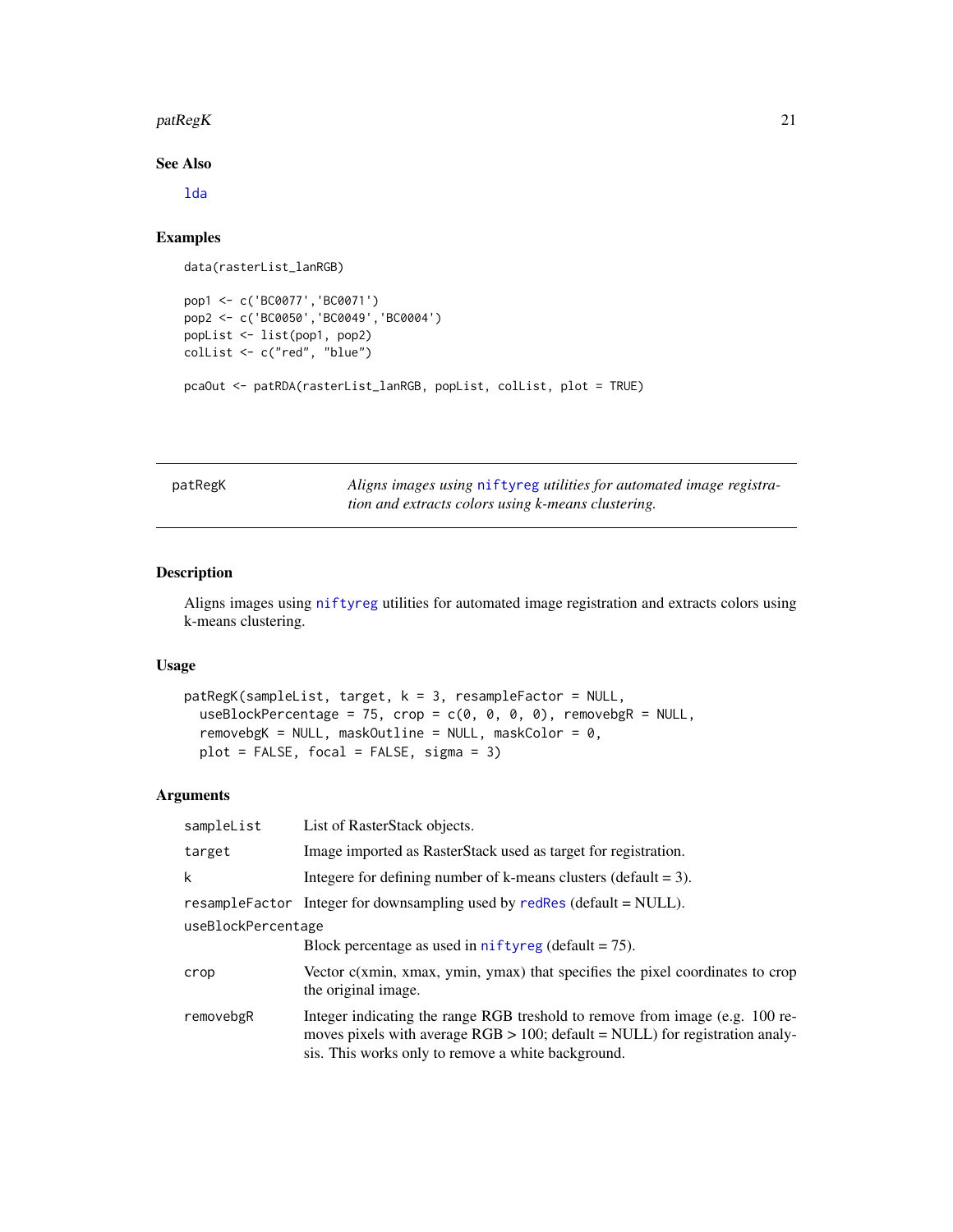<span id="page-21-0"></span>

| removebgK   | Integer indicating the range RGB treshold to remove from image (e.g. 100 re-<br>moves pixels with average $RGB > 100$ ; default = NULL) for k-means analysis.<br>This works only to remove a white background. |
|-------------|----------------------------------------------------------------------------------------------------------------------------------------------------------------------------------------------------------------|
| maskOutline | When outline is specified, everything outside of the outline will be masked for<br>the color extraction (default $=$ NULL).                                                                                    |
| maskColor   | Color the masked area gets. Set to 0 for black (default) or 255 for white.                                                                                                                                     |
| plot        | Whether to plot k-means clustered image while processing (default $=$ FALSE).                                                                                                                                  |
| focal       | Whether to perform Gaussian blurring (default = FALSE).                                                                                                                                                        |
| sigma       | Size of sigma for Gaussian blurring (default $= 3$ ).                                                                                                                                                          |

#### Value

List of rasters for each k-means cluster objects.

#### Examples

```
IDlist <- c('BC0077','BC0071','BC0050','BC0049','BC0004')
prepath <- system.file("extdata", package = 'patternize')
extension <- '.jpg'
imageList <- makeList(IDlist, 'image', prepath, extension)
target <- imageList[[1]]
## Not run:
rasterList_regK <- patRegK(imageList[3], target, k = 5,
crop = c(100, 400, 40, 250), removebgR = 100, plot = TRUE)
## End(Not run)
```

| patRegRGB | Aligns images using niftyreg utilities for automated image registra- |
|-----------|----------------------------------------------------------------------|
|           | tion and extracts colors using a predefined RGB values and cutoff    |
|           | value.                                                               |

# Description

Aligns images using [niftyreg](#page-0-0) utilities for automated image registration and extracts colors using a predefined RGB values and cutoff value.

#### Usage

```
patRegRGB(sampleList, target, RGB, resampleFactor = NULL,
 useBlockPercentage = 75, colOffset = 0.1, crop = c(0, 0, 0, 0),
  removebgR = NULL, maskOutline = NULL, plot = FALSE,
  focal = FALSE, sigma = 3, iterations = 0)
```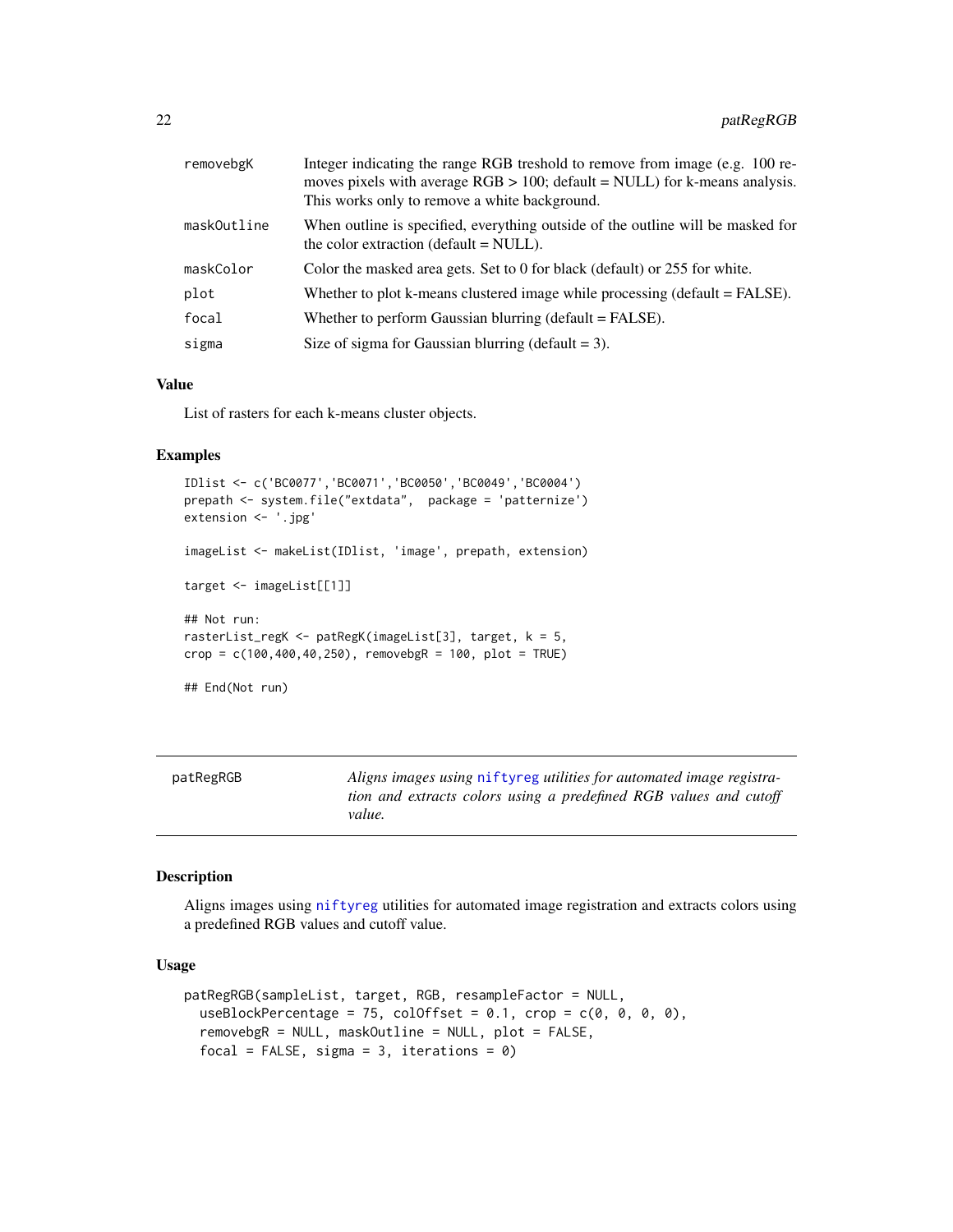# <span id="page-22-0"></span>patRegRGB 23

# Arguments

| sampleList         | List of RasterStack objects.                                                                                                                                                                                                                                                                                                     |
|--------------------|----------------------------------------------------------------------------------------------------------------------------------------------------------------------------------------------------------------------------------------------------------------------------------------------------------------------------------|
| target             | Image imported as RasterStack used as target for registration.                                                                                                                                                                                                                                                                   |
| <b>RGB</b>         | Values for color pattern extraction specified as RGB vector.                                                                                                                                                                                                                                                                     |
|                    | resampleFactor Integer for downsampling used by redRes (default = NULL).                                                                                                                                                                                                                                                         |
| useBlockPercentage |                                                                                                                                                                                                                                                                                                                                  |
|                    | Block percentage as used in niftyreg (default $= 75$ ).                                                                                                                                                                                                                                                                          |
| colOffset          | Color offset for color pattern extraction (default $= 0.10$ ).                                                                                                                                                                                                                                                                   |
| crop               | Vector $c(xmin, xmax, ymin, ymax)$ that specifies the pixel coordinates to crop<br>the original image.                                                                                                                                                                                                                           |
| removebgR          | Integer indicating the range RGB treshold to remove from image (e.g. 100 re-<br>moves pixels with average $RGB > 100$ ; default = NULL) for registration analy-<br>sis. This works only to remove a white background.                                                                                                            |
| maskOutline        | When outline is specified, everything outside of the outline will be masked for<br>the color extraction (default = NULL).                                                                                                                                                                                                        |
| plot               | Whether to plot transformed color patterns while processing (default = FALSE).<br>Transformed color patterns can be plot on top of each other ('stack') or next to<br>the original image for each sample ('compare').                                                                                                            |
| focal              | Whether to perform Gaussian blurring (default = FALSE).                                                                                                                                                                                                                                                                          |
| sigma              | Size of sigma for Gaussian blurring (default = 3).                                                                                                                                                                                                                                                                               |
| iterations         | Number of iterations for recalculating average color (default $= 0$ ). If set, the<br>RGB value for pattern extraction will be iteratively recalculated to be the average<br>of the extracted area. This may improve extraction of distinct color pattern, but<br>fail for more gradually distributed (in color space) patterns. |

# Value

List of raster objects.

```
IDlist <- c('BC0077','BC0071','BC0050','BC0049','BC0004')
prepath <- system.file("extdata", package = 'patternize')
extension <- '.jpg'
imageList <- makeList(IDlist, 'image', prepath, extension)
target <- imageList[[1]]
RGB < -c(114, 17, 0)# Note that this example only aligns one image with the target,
# remove [2] to run a full examples.
rasterList_regRGB <- patRegRGB(imageList[2], target, RGB,
colOffset= 0.15, crop = c(100,400,40,250), removebgR = 100, plot = 'stack')
```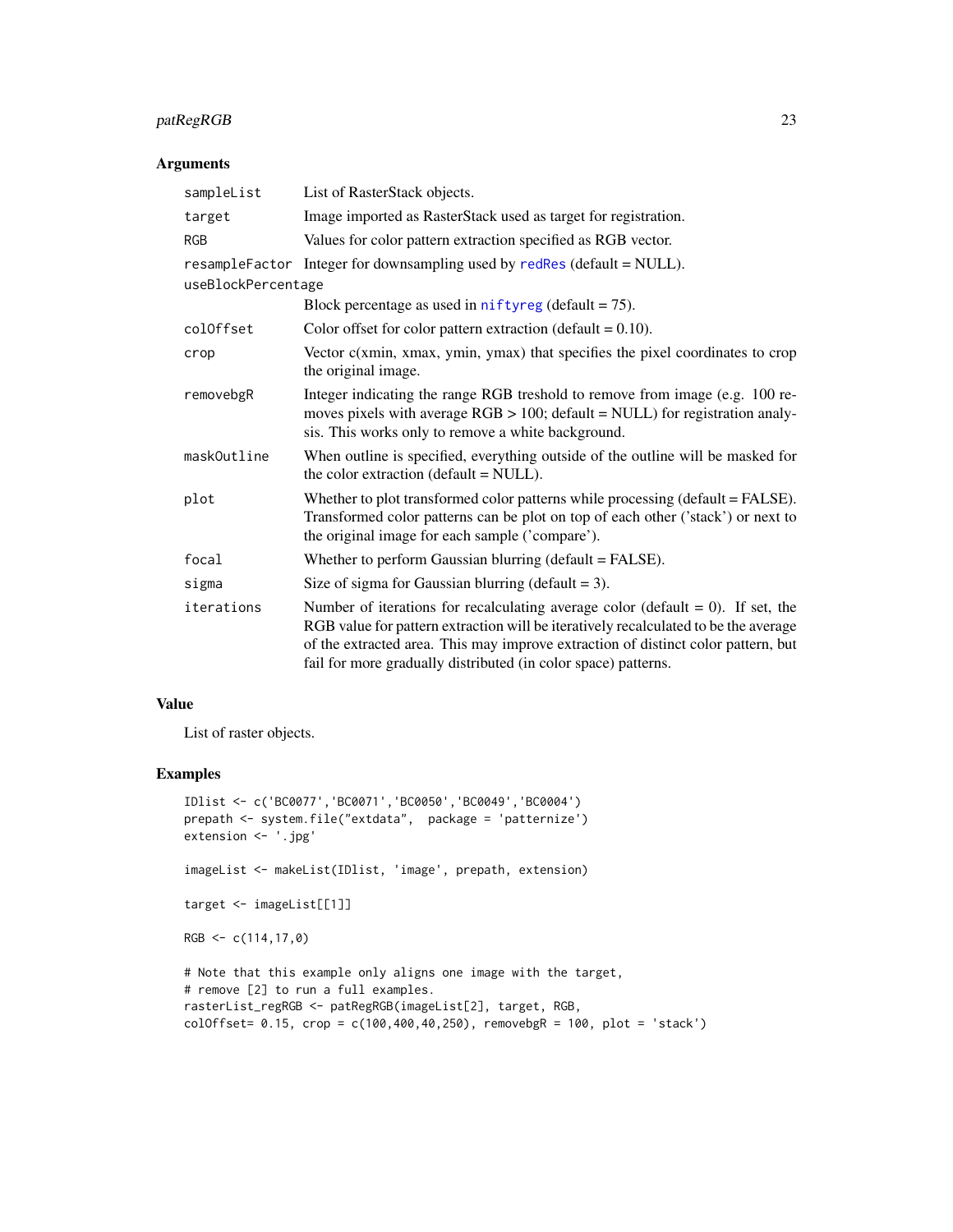<span id="page-23-0"></span>patRegW *Aligns images using* [niftyreg](#page-0-0) *utilities for automated image registration and extracts color pattern using watershed segmentation. This function works interactively by allowing to pick a starting pixel within each pattern element from which the watershed will extract the pattern. This function works best for patterns with sharp boundaries.*

# Description

Aligns images using [niftyreg](#page-0-0) utilities for automated image registration and extracts color pattern using watershed segmentation. This function works interactively by allowing to pick a starting pixel within each pattern element from which the watershed will extract the pattern. This function works best for patterns with sharp boundaries.

# Usage

```
patRegW(sampleList, target, resampleFactor = NULL,
  useBlockPercentage = 75, crop = c(\emptyset, \emptyset, \emptyset, \emptyset), removebgR = NULL,
  maskOutline = NULL, cartoonID = NULL, correct = FALSE,
  blur = TRUE, sigma = 3, bucketfill = TRUE, cleanP = NULL,
  splitC = NULL, plotTransformed = FALSE, plotCorrect = FALSE,
  plotEdges = FALSE, plotPriority = FALSE, plotWS = FALSE,
  plotBF = FALSE, plotFinal = FALSE)
```

| sampleList         | List of RasterStack objects.                                                                                                                                                                                          |  |
|--------------------|-----------------------------------------------------------------------------------------------------------------------------------------------------------------------------------------------------------------------|--|
| target             | Image imported as RasterStack used as target for registration.                                                                                                                                                        |  |
|                    | resampleFactor Integer for downsampling image used by redRes.                                                                                                                                                         |  |
| useBlockPercentage |                                                                                                                                                                                                                       |  |
|                    | Block percentage as used in $n$ if tyreg (default = 75).                                                                                                                                                              |  |
| crop               | Vector $c(xmin, xmax, ymin, ymax)$ that specifies the pixel coordinates to crop<br>the original image.                                                                                                                |  |
| removebgR          | Integer indicating the range RGB treshold to remove from image (e.g. 100 re-<br>moves pixels with average $RGB > 100$ ; default = NULL) for registration analy-<br>sis. This works only to remove a white background. |  |
| maskOutline        | When outline is specified, everything outside of the outline will be masked for<br>the color extraction (default = NULL).                                                                                             |  |
| cartoonID          | ID of the sample for which the cartoon was drawn and will be used for masking.                                                                                                                                        |  |
| correct            | Correct image illumination using a linear model (default = FALSE).                                                                                                                                                    |  |
| blur               | Blur image for priority map extraction ( $default = TRUE$ ).                                                                                                                                                          |  |
| sigma              | Size of sigma for Gaussian blurring (default $= 5$ ).                                                                                                                                                                 |  |
| bucketfill         | Use a bucket fill on the background to fill holes (default $= TRUE$ ).                                                                                                                                                |  |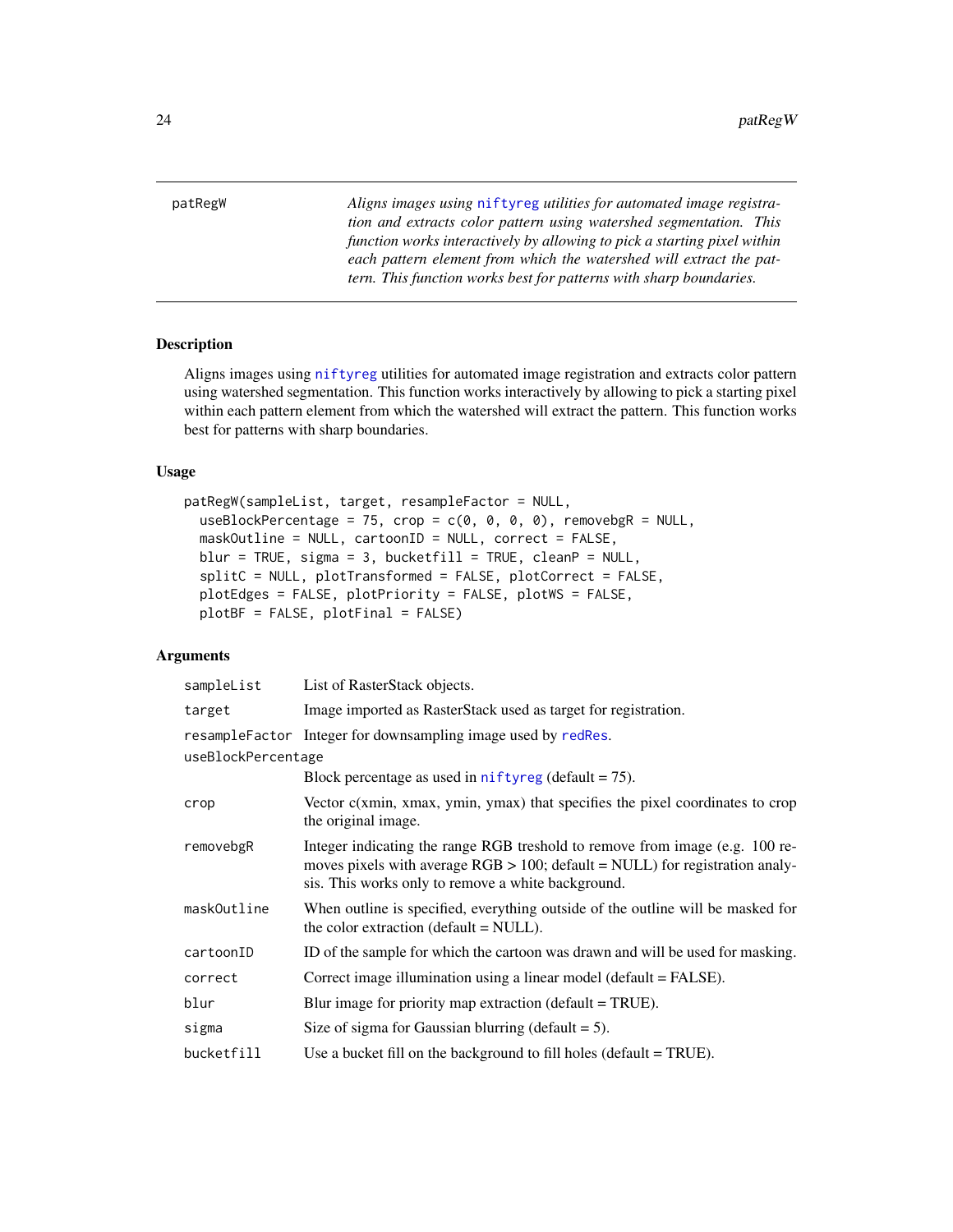#### <span id="page-24-0"></span>patternize 25

| cleanP          | Integer to remove spurious areas with width smaller than cleanP (default $=$<br>NULL).                                              |  |
|-----------------|-------------------------------------------------------------------------------------------------------------------------------------|--|
| splitC          | Integer to split selected patterns into connected components and remove ones<br>with areas smaller than split $C$ (default = NULL). |  |
| plotTransformed |                                                                                                                                     |  |
|                 | Plot transformed image (default = FALSE).                                                                                           |  |
| plotCorrect     | Plot corrected image, corrected for illumination using a linear model (default $=$<br>FALSE).                                       |  |
| plotEdges       | Plot image gradient (default $=$ FALSE).                                                                                            |  |
| plotPriority    | Plot priority map (default $=$ FALSE).                                                                                              |  |
| plotWS          | Plot watershed result (default = FALSE).                                                                                            |  |
| plotBF          | $Plot \text{ bucketfill}$ (default = FALSE).                                                                                        |  |
| plotFinal       | Plot extracted patterns (default = FALSE).                                                                                          |  |
|                 |                                                                                                                                     |  |

# Value

List of raster objects.

# Examples

```
## Not run:
IDlist <- c('BC0077','BC0071','BC0050','BC0049','BC0004')
prepath <- system.file("extdata", package = 'patternize')
extension <- '.jpg'
imageList <- makeList(IDlist, 'image', prepath, extension)
target <- imageList[[1]]
outline_BC0077 <- read.table(paste(system.file("extdata", package = 'patternize'),
'/BC0077_outline.txt', sep=''), header = FALSE)
rasterList_regW <- patRegW(imageList, target, plotTransformed = FALSE, cartoonID = 'BC0077',
                          correct = TRUE, plotCorrect = FALSE, blur = FALSE, sigma = 2,
                        bucketfill = FALSE, cleanP = 0, splitC = 10, plotPriority = TRUE,
                       plotWS = FALSE, plotBF = FALSE, plotFinal = TRUE, removebgR = 100,
                          maskOutline = outline_BC0077)
## End(Not run)
```
patternize *patternize - An R package for quantifying color pattern variation.*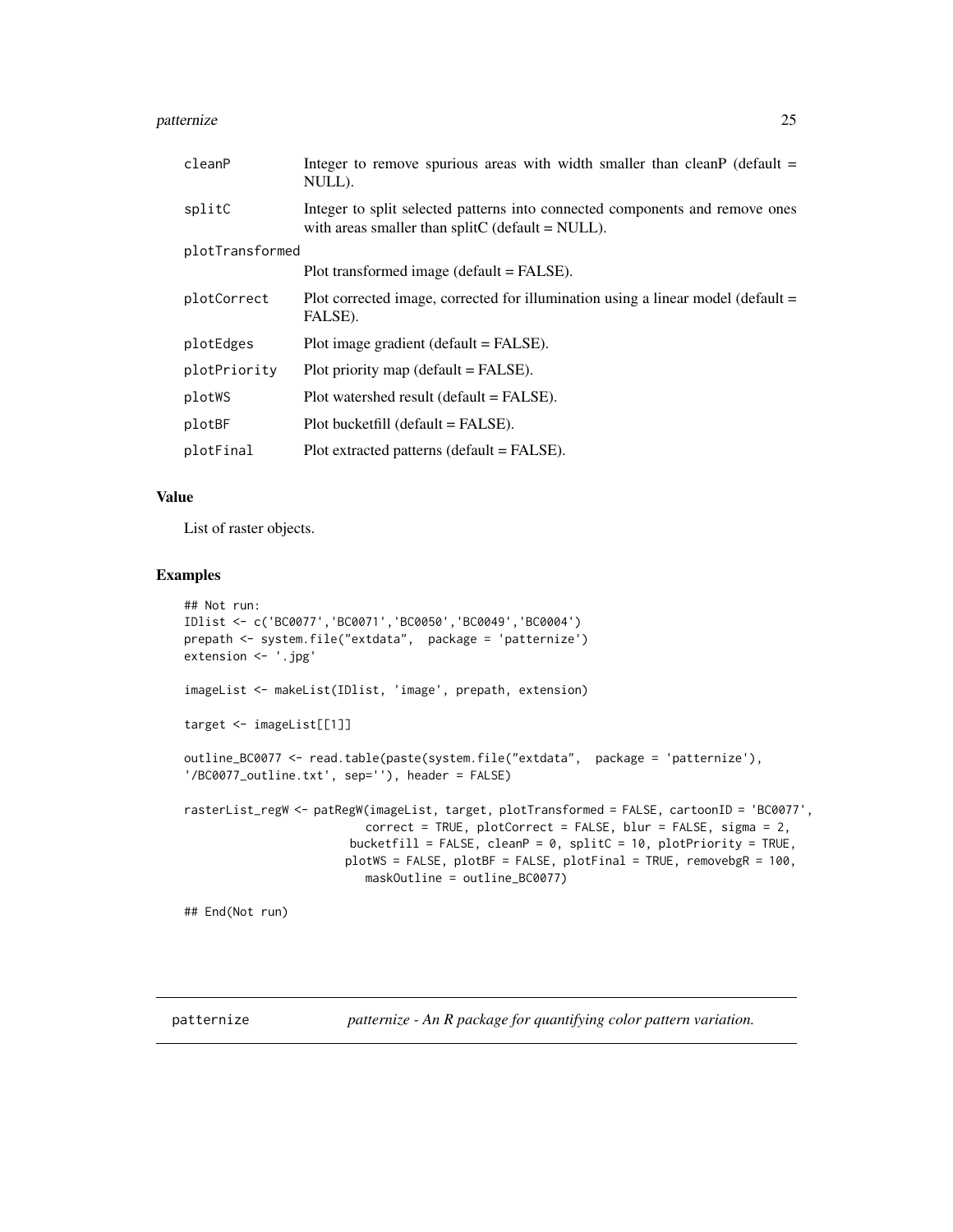#### <span id="page-25-0"></span>Description

Quantifying variation in color patterns to study and compare the consistency of their expression necessitates the homologous alignment and color-based segmentation of images. Patternize is an R package that quantifies variation in color patterns as obtained from image data. Patternize defines homology between pattern positions across specimens either through fixed landmarks or image registration. Pattern identification is performed by categorizing the distribution of colors using either an RGB threshold or an unsupervised image segmentation. The quantification of the color patterns can be visualized as heat maps and compared between sets of samples.

#### patternize main functions

The package has six main functions depending on how you want the alignment of the iamges and the color extraction to be performed.

#### patLanRGB

Aligns images by transformations obtained from fixed landmarks and extracts colors using a predefined RGB values and cutoff value.

#### patLanK

Aligns images by transformations obtained from fixed landmarks and extracts colors using k-means clustering.

#### patLanW

Aligns images by transformations obtained from fixed landmarks and extracts color patterns by watershed segmentation using [imager](#page-0-0) utilities.

#### patRegRGB

Aligns images using [niftyreg](#page-0-0) utilities for automated image registration and extracts colors using a predefined RGB values and cutoff value.

#### patRegK

Aligns images using [niftyreg](#page-0-0) utilities for automated image registration and extracts colors using k-means clustering.

#### patRegW

Aligns images using [niftyreg](#page-0-0) utilities for automated image registration and extracts color patterns by watershed segmentation using [imager](#page-0-0) utilities.

#### patternize preprocessing functions

The input for the main patternize functions are RasterStack objects and when landmark transformation is used, landmark arrays.

#### makeList

This function returns a list of RasterStacks or a list of landmarks depending on the input provided.

sampleLandmarks Sample landmarks in an image.

#### lanArray

This function creates a landmark array as used by [procSym](#page-0-0) in the package Morpho.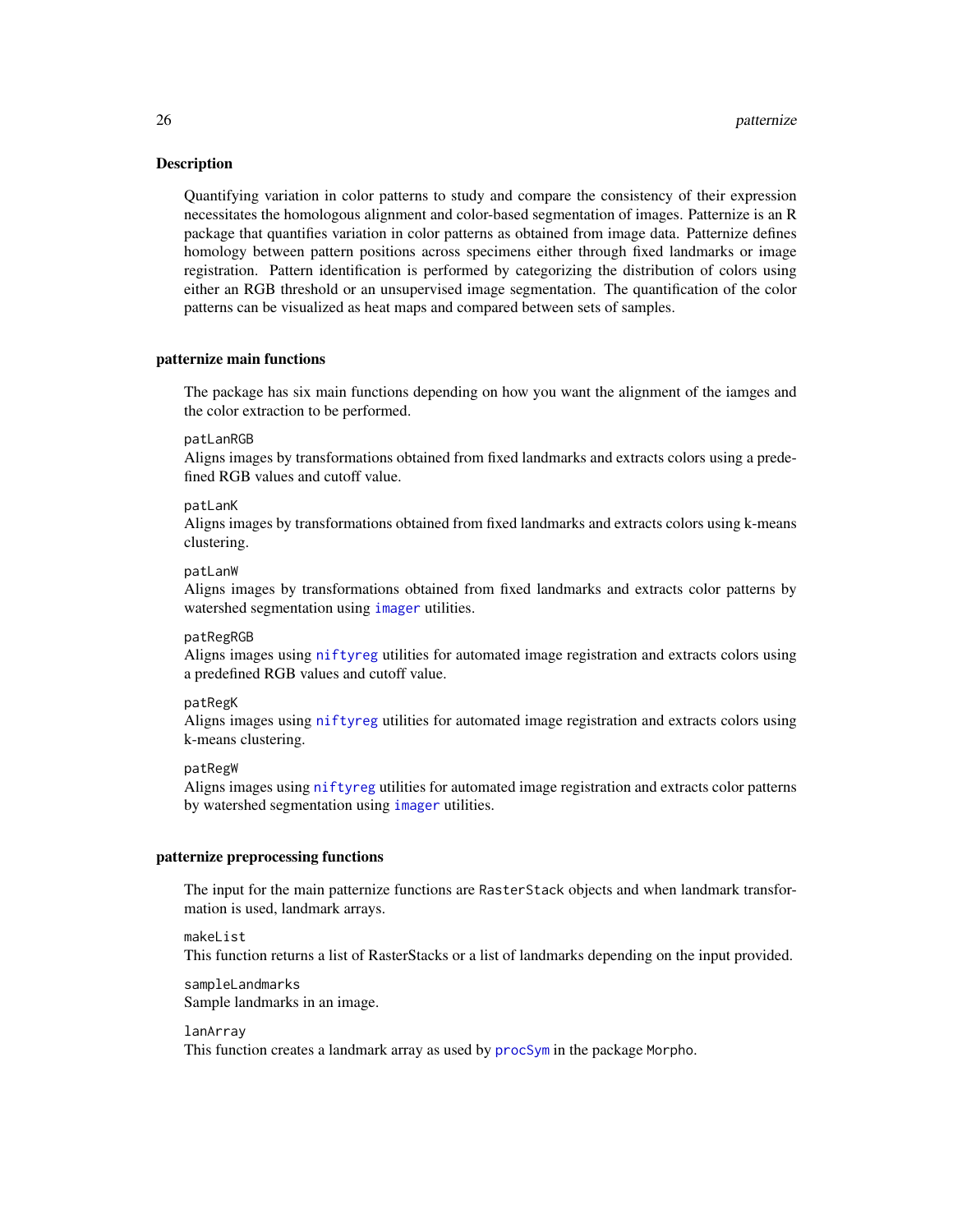#### <span id="page-26-0"></span>patternize 27

#### patternize postprocessing functions

#### sumRaster

This function sums the individual color pattern rasters as obtained by the main patternize functions.

#### plotHeat

Plots the color pattern heatmaps from sumRaster output.

#### patPCA

This function transforms the individual color pattern rasters as obtained by the main patternize functions to a dataframe of 0 and 1 values that can be used for Principal Component Analysis ([prcomp](#page-0-0)). This function also allows to plot the analysis including a visualization of the shape changes along the axis.

#### patRDA

This function transforms the individual color pattern rasters as obtained by the main patternize functions to a dataframe of 0 and 1 values that can be used for constrained Redundancy Analysis ([rda](#page-0-0)). This function also allows to plot the analysis including a visualization of the shape changes along the axis.

#### patArea

This fucntion calculates the area in which the color pattern is expressed in each sample as the relative proportion using the provided outline of the considered trait or structure.

#### patternize miscellaneous functions

#### redRes

Reduces the resolution of the RasterStack objects to speed up analysis.

#### kImage

Performs k-means clustering of images.

#### sampleRGB

Interactive function to sample RGB value from pixel or area in an image.

#### createTarget

Creates an artificial target images using a provided outline that can be used for image registration (experimantal).

#### maskOutline

Intersects a RasterStack with an outline. Everything outside of the outline will be removed from the raster.

colorChecker Calibrate images using ColorChecker.

#### Author(s)

Steven M. Van Belleghem

#### See Also

[raster](#page-0-0), [stack](#page-0-0), [procSym](#page-0-0), [computeTransform](#page-0-0), [niftyreg](#page-0-0) [imager](#page-0-0)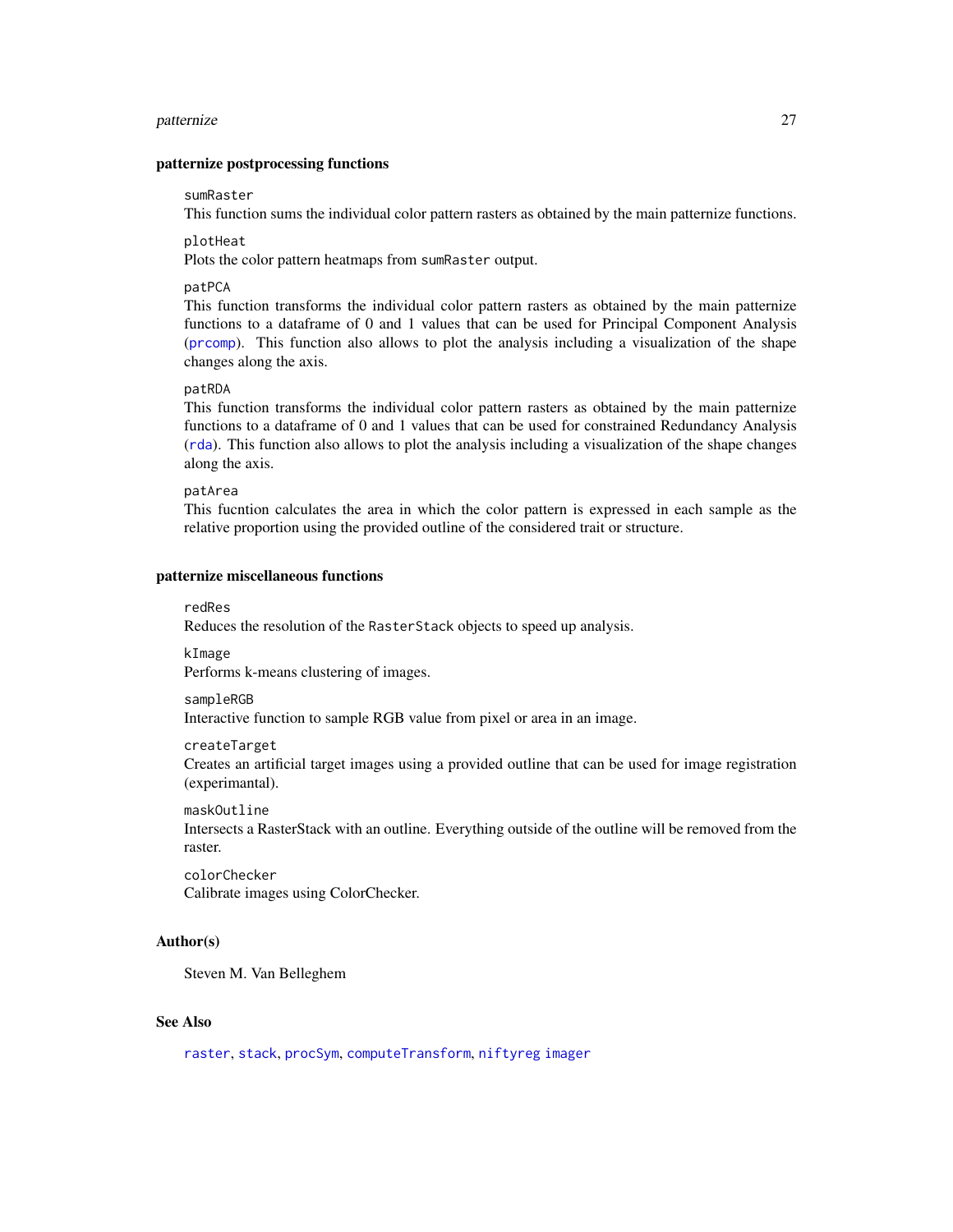<span id="page-27-0"></span>Jon Clayden, Marc Modat, Benoit Presles, Thanasis Anthopoulos and Pankaj Daga (2017). RNiftyReg: Image Registration Using the 'NiftyReg' Library. R package version 2.5.0. https://CRAN.Rproject.org/package=RNiftyReg

Stefan Schlager (2016). Morpho: Calculations and Visualisations Related to Geometric Morphometrics. R package version 2.4.1.1. https://github.com/zarquon42b/Morpho

Simon Barthelmé (2017). imager: Image processing library based on 'CImg'. R package version 0.40.2. https://CRAN.R-project.org/package=imager

plotHeat *Plots the color pattern heatmaps from* sumRaster *output.*

#### Description

Plots the color pattern heatmaps from sumRaster output.

#### Usage

```
plotHeat(summedRaster, IDlist, colpalette = NULL, plotCartoon = FALSE,
  refShape = NULL, outline = NULL, lines = NULL, landList = NULL,
  adjustCoords = FALSE, cartoonID = NULL, normalized = FALSE,
  crop = c(0, 0, 0, 0), flipRaster = NULL, flipOutline = NULL,
  imageList = NULL, cartoonOrder = "above", lineOrder = "above",
  cartoonCol = "gray", cartoonFill = NULL, plotLandmarks = FALSE,
  landCol = "black", zlim = c(0, 1), legendTitle = "Proportion",xlab = "", ylab = "", main = "", plotPCA = FALSE)
```

| summedRaster | Summed raster or summed Raster List.                                                                                                                                                                                   |
|--------------|------------------------------------------------------------------------------------------------------------------------------------------------------------------------------------------------------------------------|
| IDlist       | List of sample IDs.                                                                                                                                                                                                    |
| colpalette   | Vector of colors for color palette (default = $c$ "white", "lightblue", "blue", "green",<br>"yellow","red")                                                                                                            |
| plotCartoon  | Whether to plot a cartoon. This cartoon should be drawn on one of the samples<br>used in the analysis.                                                                                                                 |
| refShape     | This can be 'target' in case the reference shape is a single sample (for registration<br>analysis) or 'mean' if the images were transformed to a mean shape (only for<br>meanshape when using landmark transformation) |
| outline      | xy coordinates that define outline.                                                                                                                                                                                    |
| lines        | list of files with xy coordinates of line objects to be added to cartoon.                                                                                                                                              |
| landList     | Landmark landmarkList.                                                                                                                                                                                                 |
| adjustCoords | Adjust landmark coordinates.                                                                                                                                                                                           |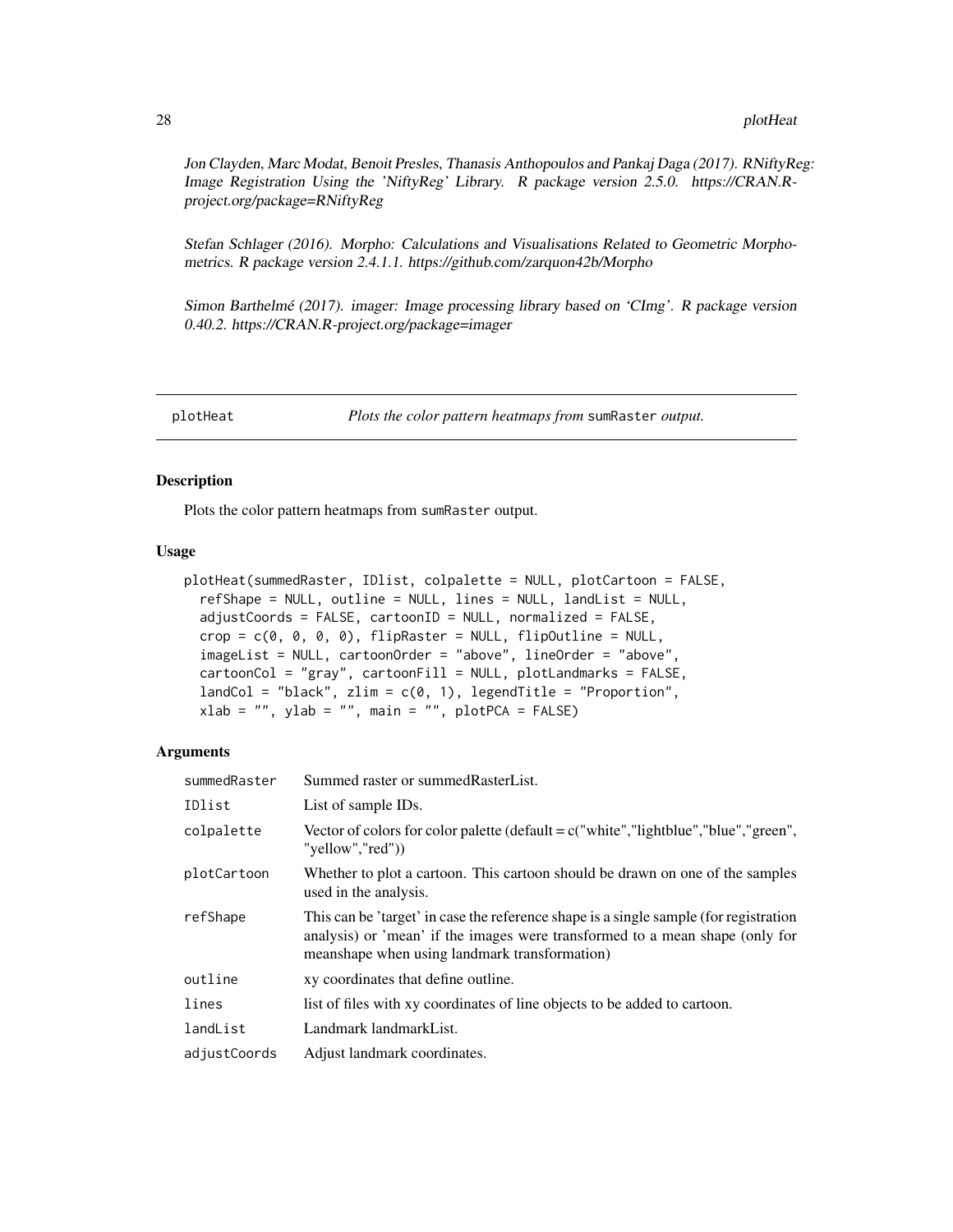#### <span id="page-28-0"></span>plotHeat 29

| cartoonID     | ID of the sample for which the cartoon was drawn.                                                                                                |
|---------------|--------------------------------------------------------------------------------------------------------------------------------------------------|
| normalized    | Set this to true in case the summed rasters are already devided by the sample<br>number.                                                         |
| crop          | Vector $c(xmin, xmax, ymin, ymax)$ that specifies the pixel coordinates to crop<br>the original image used in landmark or registration analysis. |
| flipRaster    | Whether to flip raster along xy axis (in case there is an inconsistency between<br>raster and outline coordinates).                              |
| flipOutline   | Whether to flip plot along x, y or xy axis.                                                                                                      |
| imageList     | List of images should be given if one wants to flip the outline or adjust landmark<br>coordinates.                                               |
| cartoonOrder  | Whether to plot the cartoon outline 'above' or 'under' the pattern raster (default<br>= 'above'). Set to 'under' for filled outlines.            |
| lineOrder     | Whether to plot the cartoon lines 'above' or 'under' the pattern raster (default $=$<br>'above').                                                |
| cartoonCol    | Outline and line color for cartoon (deafault = $'$ gray').                                                                                       |
| cartoonFill   | Fill color for outline of cartoon (default = NULL).                                                                                              |
| plotLandmarks | Whether to plot the landmarks from the target image or mean shape landmarks<br>$(default = FALSE).$                                              |
| landCol       | Color for ploting landmarks (default $=$ 'black').                                                                                               |
| zlim          | z-axis limit (default = $c(0,1)$ )                                                                                                               |
| legendTitle   | Title of the raster legend (default $=$ 'Proportion')                                                                                            |
| xlab          | Optional x-axis label.                                                                                                                           |
| ylab          | Optional y-axis label.                                                                                                                           |
| main          | Optional main title.                                                                                                                             |
| plotPCA       | Set as TRUE when visualizing shape changes along PCA axis in \codepatPCA.                                                                        |

# Examples

```
data(rasterList_lanRGB)
IDlist <- c('BC0077','BC0071','BC0050','BC0049','BC0004')
outline_BC0077 <- read.table(paste(system.file("extdata", package = 'patternize'),
'/BC0077_outline.txt', sep=''), header = FALSE)
lines_BC0077 <- list.files(path=paste(system.file("extdata", package = 'patternize')),
pattern='vein', full.names = TRUE)
summedRaster_regRGB <- sumRaster(rasterList_regRGB, IDlist, type = 'RGB')
data(imageList)
plotHeat(summedRaster_regRGB, IDlist, plotCartoon = TRUE, refShape = 'target',
outline = outline_BC0077, lines = lines_BC0077, crop = c(100,400,40,250),
flipRaster = 'xy', imageList = imageList, cartoonOrder = 'under',
cartoonFill = 'black', main = 'registration_example')
## Not run:
```
data(rasterList\_lanK)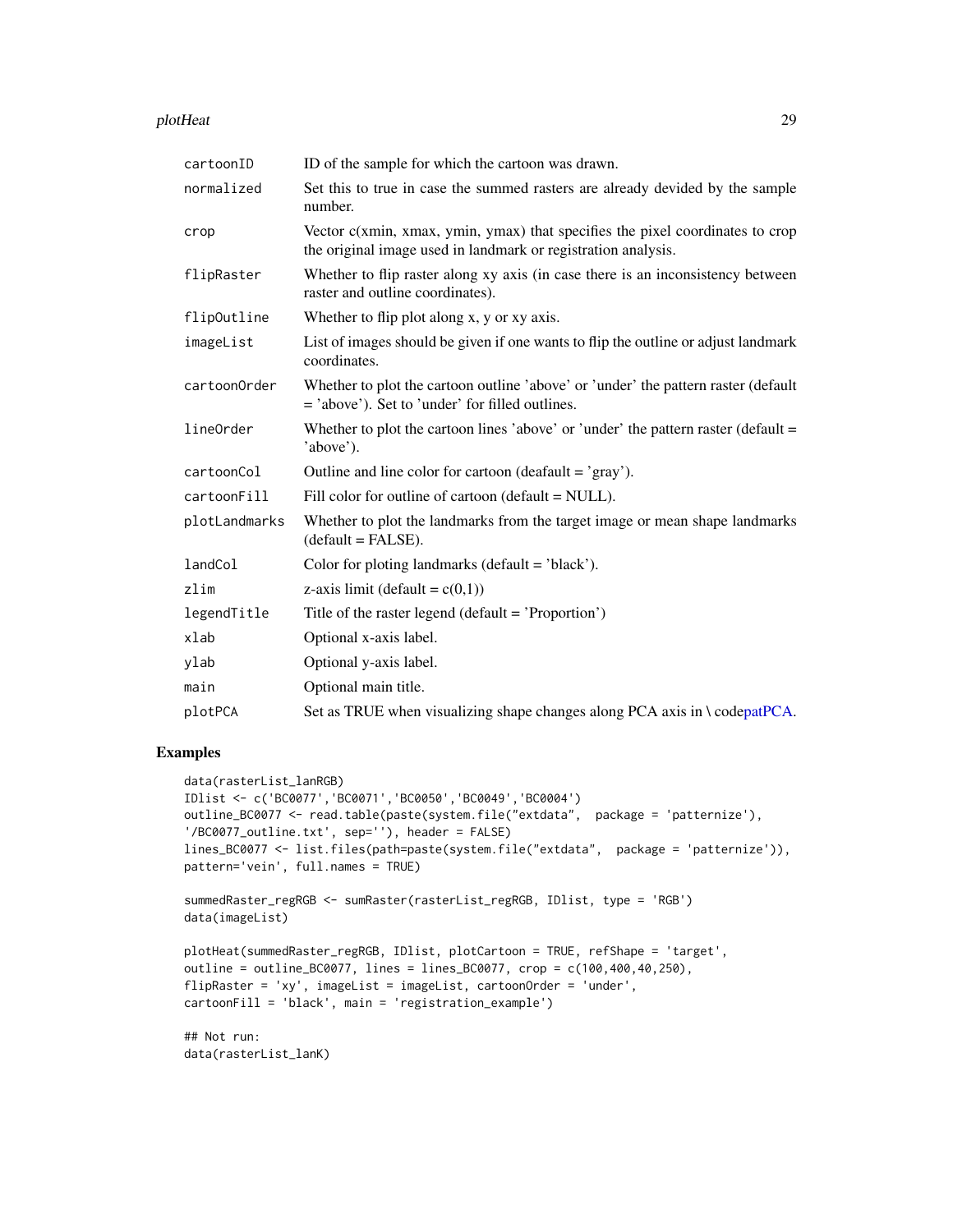```
IDlist <- c('BC0077','BC0071','BC0050','BC0049','BC0004')
summedRasterList <- sumRaster(rasterList_lanK, IDlist, type = 'k')
plotHeat(summedRasterList, IDlist)
summedRasterList_regK <- sumRaster(rasterList_regK, IDlist, type = 'k')
plotHeat(summedRasterList_regK, IDlist, plotCartoon = TRUE, refShape = 'target',
outline = outline_BC0077, lines = lines_BC0077, crop = c(100,400,40,250),
flipRaster = 'y', imageList = imageList, cartoonOrder = 'under',
cartoonFill = 'black', main = 'kmeans_example')
plotHeat(summedRasterList_regK[[1]], IDlist, plotCartoon = TRUE, refShape = 'target',
outline = outline_BC0077, lines = lines_BC0077, crop = c(100,400,40,250),
flipRaster = 'y', imageList = imageList, cartoonOrder = 'under',
cartoonFill = 'black', main = 'kmeans_example')
prepath <- system.file("extdata", package = 'patternize')
extension <- '_landmarks_LFW.txt'
landmarkList <- makeList(IDlist, 'landmark', prepath, extension)
summedRaster_lanRGB <- sumRaster(rasterList_lanRGB, IDlist, type = 'RGB')
plotHeat(summedRaster_lanRGB, IDlist, plotCartoon = TRUE, refShape = 'mean',
outline = outline_BC0077, lines = lines_BC0077, landList = landmarkList,
adjustCoords = TRUE, imageList = imageList, cartoonID = 'BC0077',
cartoonOrder = 'under', cartoonFill= 'black', main = 'Landmark_example')
summedRaster_lanK <- sumRaster(rasterList_lanK, IDlist, type = 'k')
plotHeat(summedRaster_lanK, IDlist, plotCartoon = TRUE, refShape = 'mean',
outline = outline_BC0077, lines = lines_BC0077, landList = landmarkList,
adjustCoords = TRUE, imageList = imageList, cartoonID = 'BC0077',
cartoonOrder = 'under', cartoonFill= 'black', main = 'Landmark_example')
plotHeat(summedRaster_lanK[[2]], IDlist, plotCartoon = TRUE, refShape = 'mean',
outline = outline_BC0077, lines = lines_BC0077, landList = landmarkList,
adjustCoords = TRUE, imageList = imageList, cartoonID = 'BC0077',
cartoonOrder = 'under', cartoonFill= 'black', main = 'Landmark_example')
```
## End(Not run)

rasterList\_lanK *rasterList\_lanK*

#### **Description**

List of RasterLayers as returned by patLanK.

<span id="page-29-0"></span>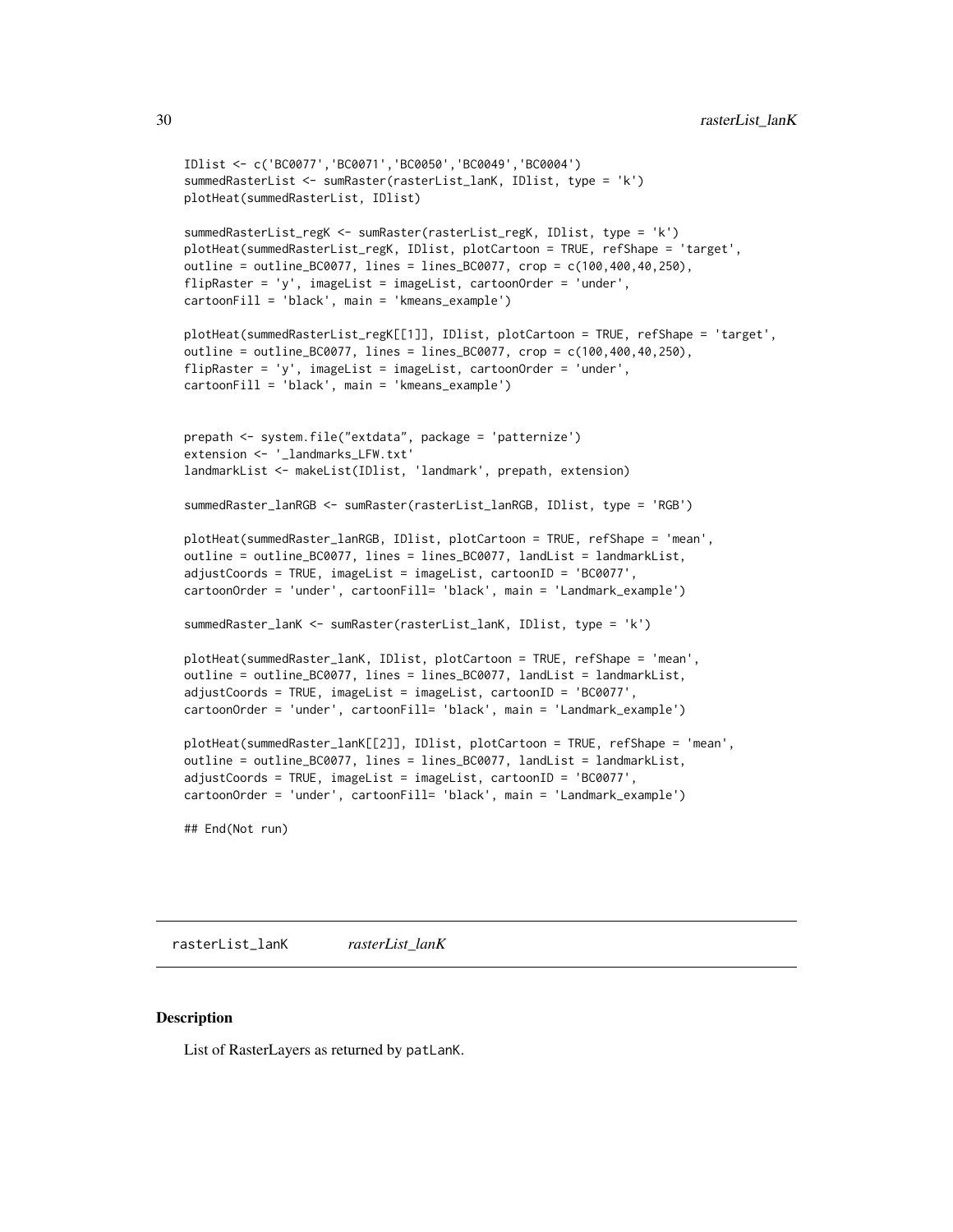# <span id="page-30-0"></span>Usage

rasterList\_lanK

# Format

A list of RasterLayers including the red color pattern extracted from 5 Heliconius erato hydara dorsal forewings using patLanK.

#### Examples

```
## Not run:
data(rasterList_lanK)
summary(rasterList_lanL)
```
## End(Not run)

rasterList\_lanRGB *rasterList\_lanRGB*

# Description

List of RasterLayers as returned by patLanRGB.

# Usage

rasterList\_lanRGB

#### Format

A list of RasterLayers including the red color pattern extracted from 5 Heliconius erato hydara dorsal forewings using patLanRGB.

# Examples

```
## Not run:
data(rasterList_lanRGB)
summary(rasterList_lanRGB)
```
## End(Not run)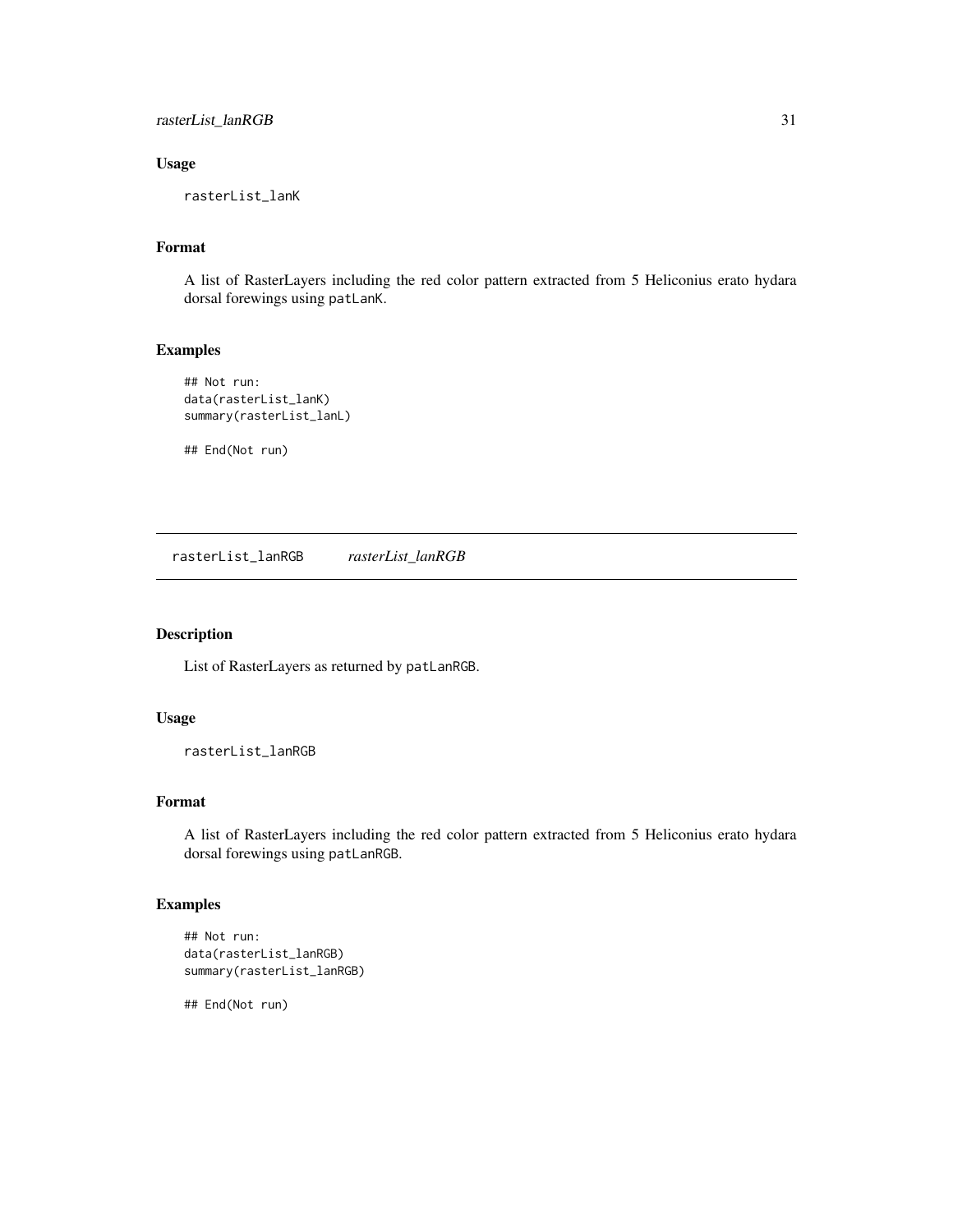<span id="page-31-0"></span>rasterList\_regK *rasterList\_regK*

#### Description

List of RasterLayers as returned by patRegK.

#### Usage

rasterList\_regK

# Format

A list of RasterLayers including the red color pattern extracted from 5 Heliconius erato hydara dorsal forewings using patRegK.

# Examples

```
## Not run:
data(rasterList_regK)
summary(rasterList_regK)
```
## End(Not run)

rasterList\_regRGB *rasterList\_regRGB*

#### Description

List of RasterLayers as returned by patRegRGB.

#### Usage

rasterList\_regRGB

#### Format

A list of RasterLayers including the red color pattern extracted from 5 Heliconius erato hydara dorsal forewings using patRegRGB.

#### Examples

```
## Not run:
data(rasterList_regRGB)
summary(rasterList_regRGB)
```
## End(Not run)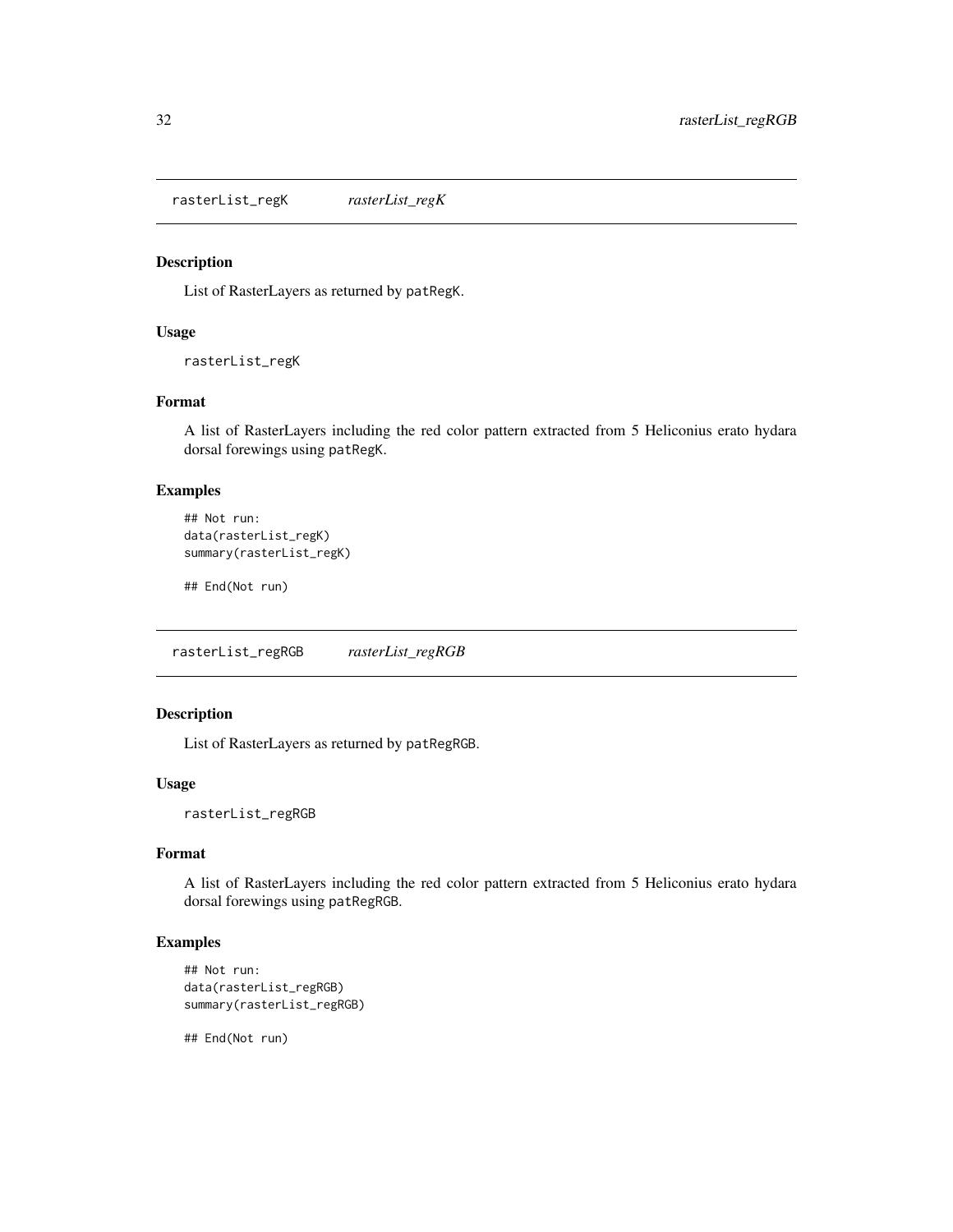<span id="page-32-1"></span><span id="page-32-0"></span>redRes *Reduce the resolution of an image imported as a RasterStack by downsampling.*

#### Description

Reduce the resolution of an image imported as a RasterStack by downsampling.

#### Usage

```
redRes(image, resampleFactor)
```
# Arguments

image RasterStack for downsampling. resampleFactor Integer for downsampling.

# Value

Downsampled RasterStack

# Examples

```
image <- raster::stack(system.file("extdata", "BC0077.jpg", package = "patternize"))
image_reduced <- redRes(image, 5)
```
sampleLandmarks *Sample landmarks in an image.*

#### Description

Sample landmarks in an image.

# Usage

```
sampleLandmarks(sampleList, resampleFactor = NULL, crop = c(0, 0, 0,
 0))
```

| sampleList | RasterStack or list of RasterStack objects as obtained by makeList.                                  |
|------------|------------------------------------------------------------------------------------------------------|
|            | resampleFactor Integer for downsampling the image(s) used by redRes.                                 |
| crop       | Vector c(xmin, xmax, ymin, ymax) that specifies the pixel coordinates to crop<br>the original image. |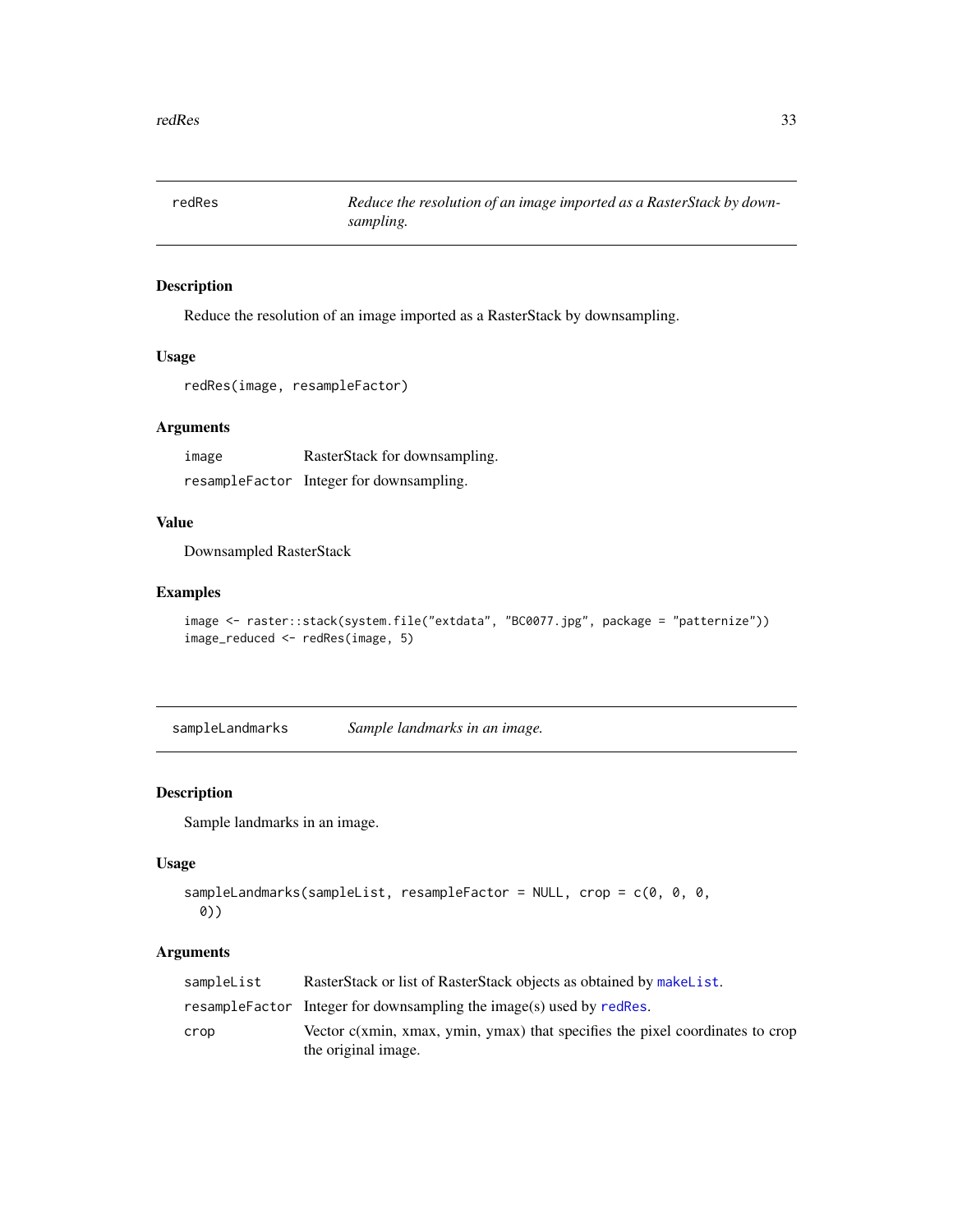# Value

landmark matrix or landmark list

#### Examples

```
## Not run:
IDlist <- c('BC0077','BC0071')
prepath <- system.file("extdata", package = 'patternize')
extension <- '.jpg'
imageList <- makeList(IDlist, 'image', prepath, extension)
landmarkList <- sampleLandmarks(imageList)
## End(Not run)
```
sampleRGB *Interactive function to sample RGB value from pixel or square area in an image.*

### Description

Interactive function to sample RGB value from pixel or square area in an image.

#### Usage

```
sampleRGB(image, resampleFactor = NULL, crop = c(0, 0, 0, 0),
  type = "point")
```
# Arguments

| image | Image imported as a RasterStack.                                                                                                               |
|-------|------------------------------------------------------------------------------------------------------------------------------------------------|
|       | resampleFactor Integer for downsampling used by redRes.                                                                                        |
| crop  | Vector c(xmin, xmax, ymin, ymax) that specifies the pixel coordinates to crop<br>the original image.                                           |
| type  | Set 'point' to extract RGB from a single point or 'area' to extract from a square<br>area defined by setting two points (default $=$ 'point'). |

#### Value

RGB vector

```
image <- raster::stack(system.file("extdata", "BC0077.jpg", package = "patternize"))
RGB <- sampleRGB(image, resampleFactor = 1)
```
<span id="page-33-0"></span>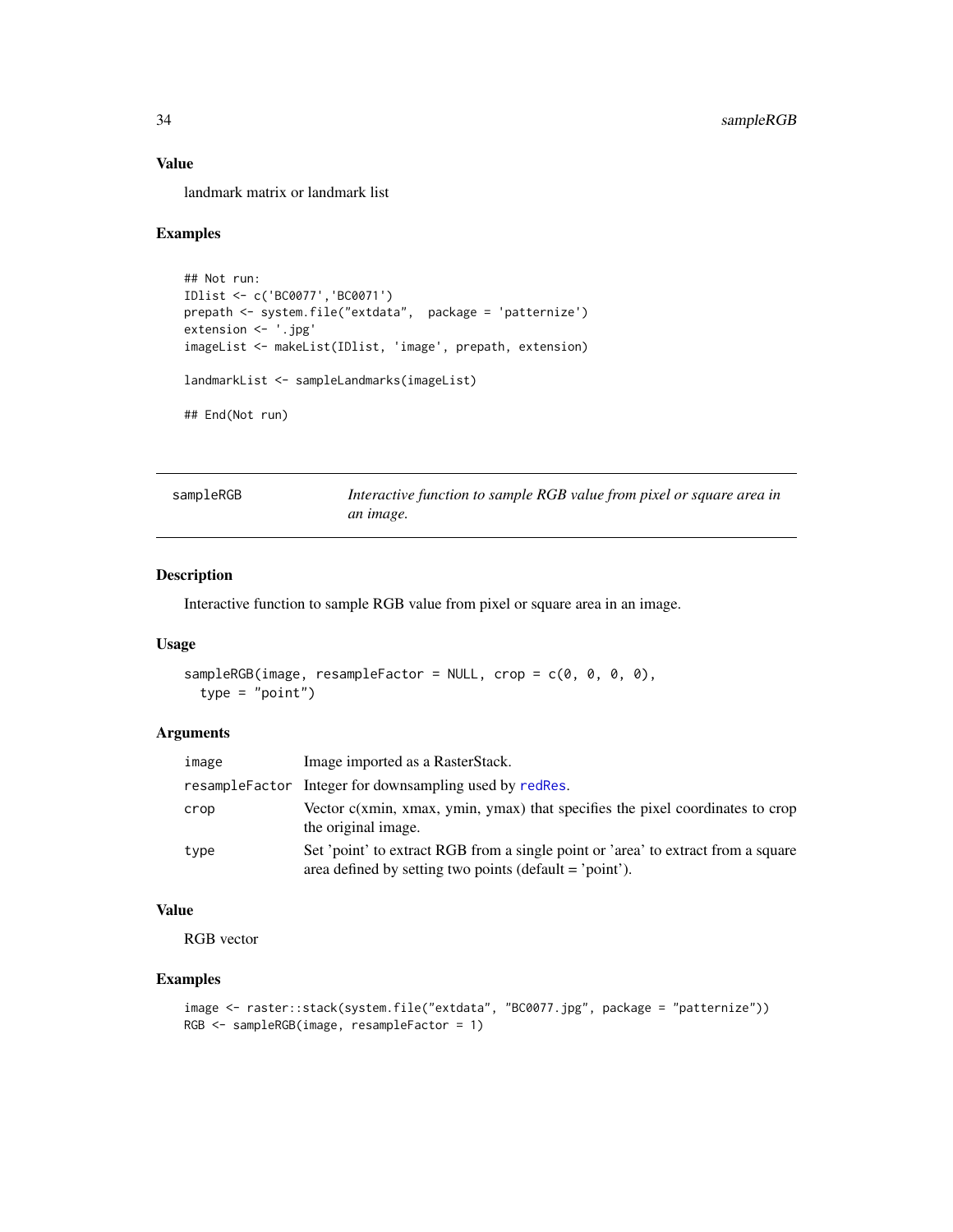<span id="page-34-0"></span>sumRaster *This function sums the individual color pattern RasterLayes as obtained by the main patternize functions.*

# Description

This function sums the individual color pattern RasterLayes as obtained by the main patternize functions.

# Usage

sumRaster(rList, IDlist, type)

# Arguments

| rList  | List of RasterLayers or list of RasterLayers for each k-means cluster.                     |
|--------|--------------------------------------------------------------------------------------------|
| IDlist | List of sample IDs.                                                                        |
| type   | Type of rasterlist; 'RGB' or 'k' (result from RGB or k-means analysis, respec-<br>tively). |

```
data(rasterList_lanRGB)
IDlist <- c('BC0077','BC0071','BC0050','BC0049','BC0004')
summedRaster <- sumRaster(rasterList_lanRGB, IDlist, type = 'RGB')
```

```
data(rasterList_lanK)
IDlist <- c('BC0077','BC0071','BC0050','BC0049','BC0004')
summedRasterList <- sumRaster(rasterList_lanK, IDlist, type = 'k')
```